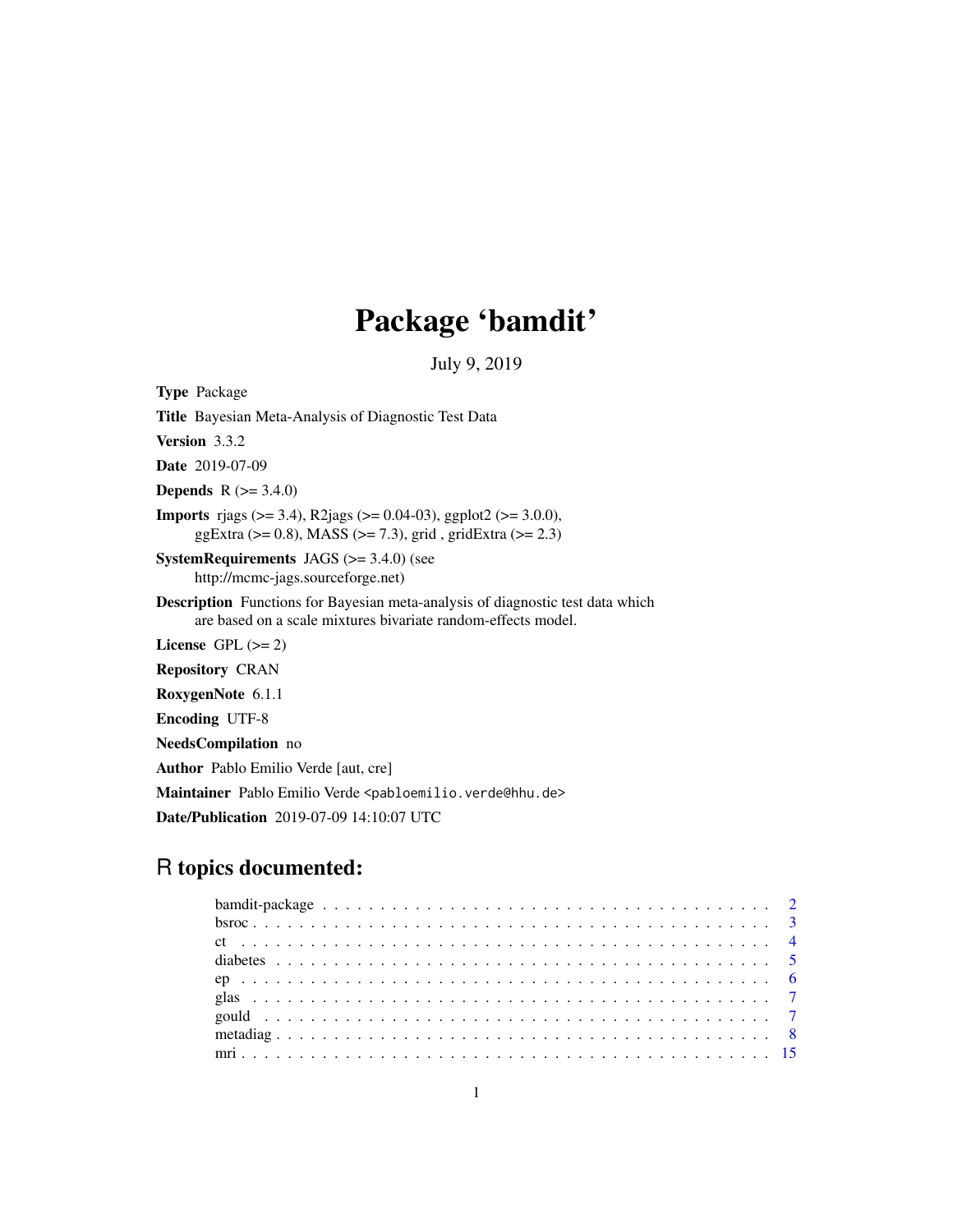# <span id="page-1-0"></span>2 bamdit-package

| Index |  |
|-------|--|

bamdit-package *Bayesian Meta-Analysis of Diagnostic Test Data*

# Description

Bayesian meta-analysis of diagnostic test data based on a scale mixtures bivariate random-effects model. This package was developed with the aim of simplifying the use of meta-analysis models that up to now have demanded great statistical expertise in Bayesian meta-analysis. The package implements a series of innovative statistical techniques including: the BSROC (Bayesian Summary ROC) curve, the BAUC (Bayesian AUC), predictive surfaces, the use of prior distributions that avoid boundary estimation problems of component of variance and correlation parameters, analysis of conflict of evidence and robust estimation of model parameters. In addition, the package comes with several published examples of meta-analysis that can be used for illustration or further research in this area.

#### Details

| Package:  | bamdit      |
|-----------|-------------|
| Type:     | Package     |
| Version:  | 3.3.2       |
| Date:     | 2019-07-09  |
| License:  | $GPL (= 2)$ |
| LazyLoad: | yes         |

#### Author(s)

PD Dr. Pablo Emilio Verde <pabloemilio.verde@hhu.de>

#### References

Verde P. E. (2010). Meta-analysis of diagnostic test data: A bivariate Bayesian modeling approach. Statistics in Medicine. 29(30):3088-102. doi: 10.1002/sim.4055.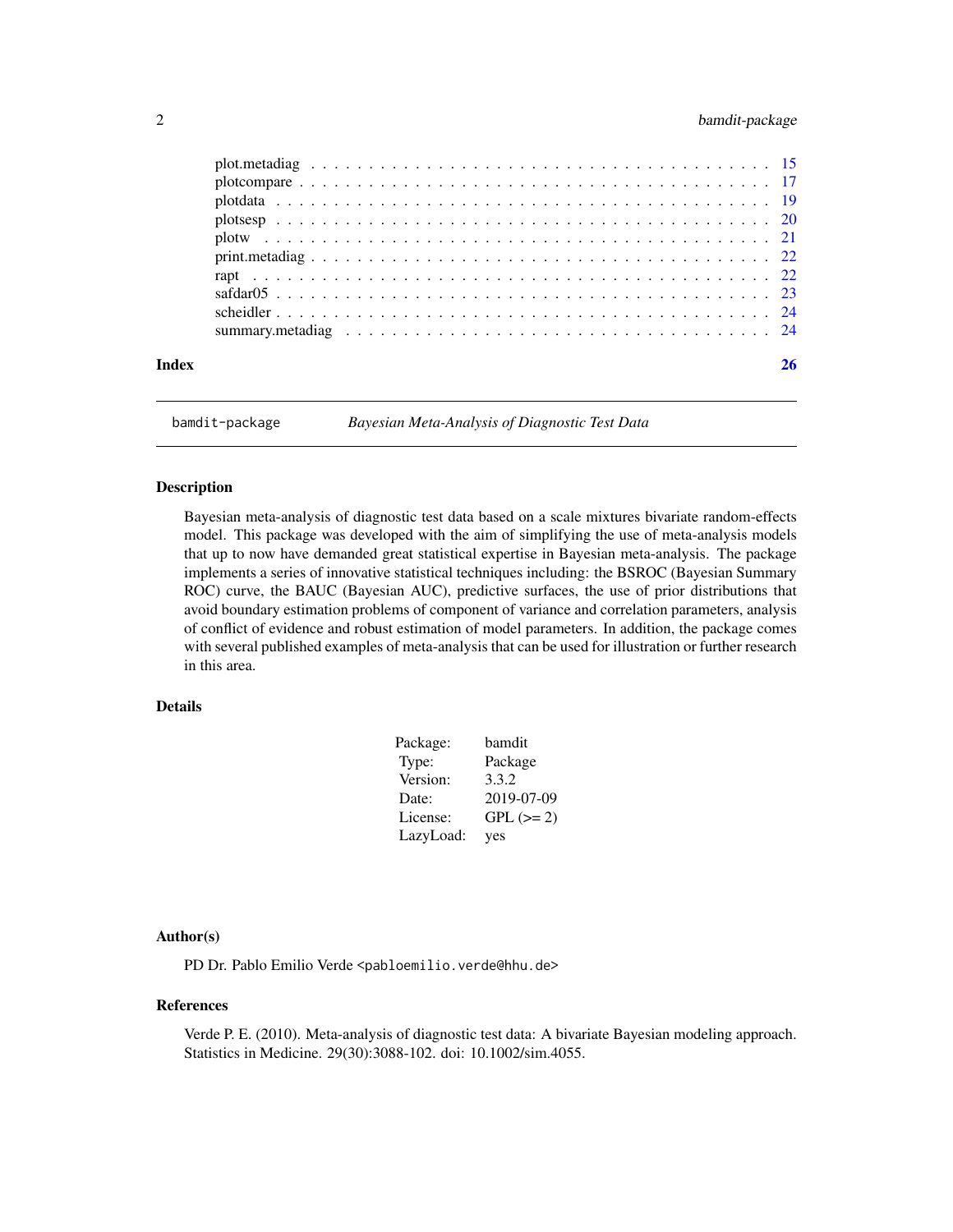#### <span id="page-2-0"></span>bsroc 3

Verde P. E. (2018). bamdit: An R Package for Bayesian Meta-Analysis of Diagnostic Test Data. Journal of Statisticsl Software. Volume 86, issue 10, pages 1–32.

bsroc *bsroc*

#### Description

This function plots the observed data in the ROC (Receiving Operating Charachteristics) space with the Bayesian SROC (Summary ROC) curve. The predictive curves are approximated using a parametric model.

#### Usage

```
bsroc(m, level = c(0.05, 0.5, 0.95), title = "Bayesian SROC Curve",
  fpr.x = seq(0.01, 0.95, 0.01), partial AUC = TRUE,xlim.bsroc = c(\theta, 1), ylim.bsroc = c(\theta, 1), lower.auc = \theta,
  upper.auc = 0.95, col.fill.points = "blue", results.bauc = TRUE,
  results.bsroc = FALSE, plot.post.bauc = FALSE, bins = 30,
  scale.size.area = 10)
```
#### Arguments

| m               | The object generated by metadiag.                                                                          |
|-----------------|------------------------------------------------------------------------------------------------------------|
| level           | Credibility levels of the predictive curve                                                                 |
| title           | Optional parameter for setting a title in the plot.                                                        |
| fpr.x           | Grid of values where the conditional distribution is calculated.                                           |
| partial.AUC     | Automatically calculate the AUC for the observed range of FPRs, default is<br>TRUE.                        |
| xlim.bsroc      | Graphical limits of the x-axis for the BSROC curve plot.                                                   |
| ylim.bsroc      | Graphical limits of the y-axis for the BSROC curve plot.                                                   |
| lower.auc       | Lower limit of the AUC.                                                                                    |
| upper.auc       | Upper limit of the AUC.                                                                                    |
| col.fill.points |                                                                                                            |
|                 | Color used to fill points, default is blue.                                                                |
| results.bauc    | Print results of the Bayesian Area Under the Curve, default value is TRUE.                                 |
| results.bsroc   | Print results of the Bayesian SROC curve, default value is FALSE.                                          |
|                 | plot post bauded the BSROC and the posterior of the BAUC are ploted in the same page, default<br>is FALSE. |
| bins            | Histograms' bins.                                                                                          |
| scale.size.area |                                                                                                            |
|                 | Scale area for the ploted points, default $= 10$ .                                                         |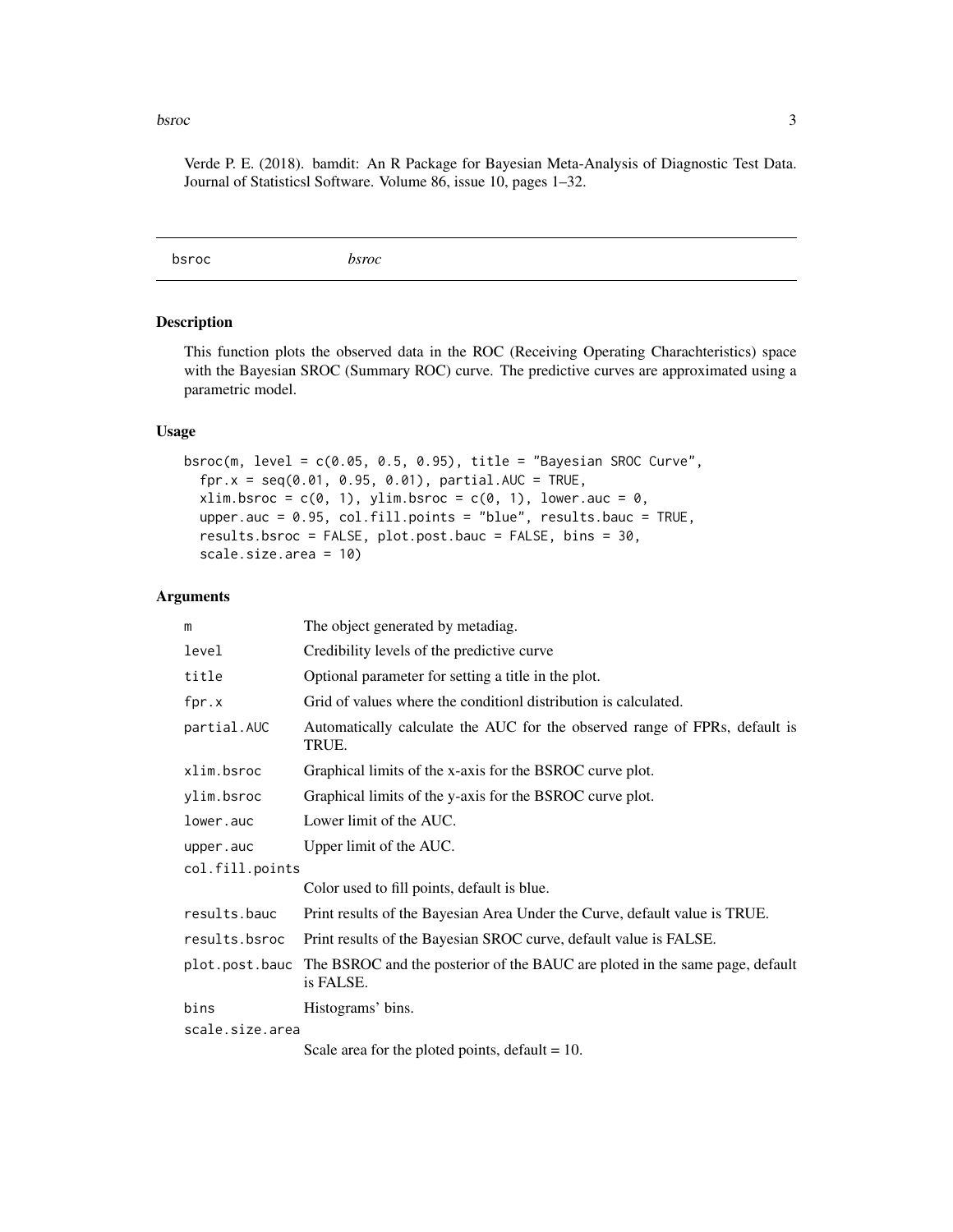<span id="page-3-0"></span>Verde P. E. (2010). Meta-analysis of diagnostic test data: A bivariate Bayesian modeling approach. Statistics in Medicine. 29(30):3088-102. doi: 10.1002/sim.4055.

Verde P. E. (2018). bamdit: An R Package for Bayesian Meta-Analysis of Diagnostic Test Data. Journal of Statisticsl Software. Volume 86, issue 10, pages 1–32.

#### See Also

[metadiag](#page-7-1).

# Examples

```
## execute analysis
## Not run:
# Example: data from Glas et al. (2003).....................................
data(glas)
glas.t <- glas[glas$marker == "Telomerase", 1:4]
glas.m1 <- metadiag(glas.t, re = "normal", link = "logit")
bsroc(glas.m1)
bsroc(glas.m1, plot.post.bauc = TRUE)
# Example: data from Scheidler et al. (1997)
# In this example the range of the observed FPR is less than 20%.
# Calculating the BSROC curve makes no sense! You will get a warning message!
data(mri)
mri.m <- metadiag(mri)
bsroc(mri.m)
## End(Not run)
```
ct *Diagnosis of appendicities with computer tomography scans*

# Description

This data frame corresponds to 51 clinical studies reporting the accuracy of computer tomography (CT) scans for the diagnosis of appendicities.

#### Format

A matrix with 51 rows and 17 columns. Each row represents study results, the columns are:

tp number of true positives.

- n1 number of patients with disease.
- fp number of false positives.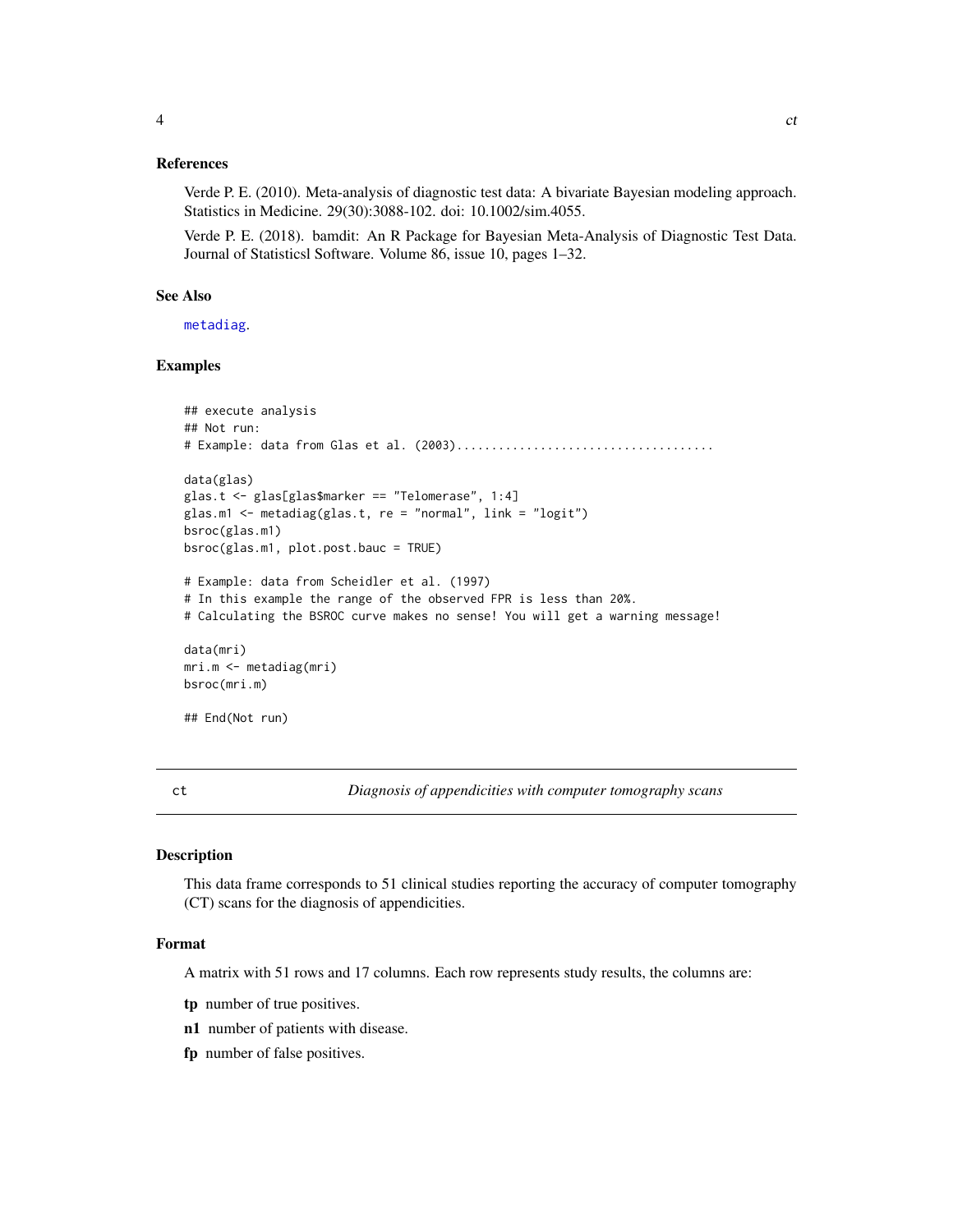#### <span id="page-4-0"></span>diabetes 5

n2 number of patients without disease. Author First author and year. country Country:  $EU = 1$ , others/USA = 2. hosp Type of hospital:  $1 =$  university,  $2 =$  others. inclus Inclusion criteria:  $1 =$  Suspected,  $2 =$  appendectomy. **indfind** Other CT findings included:  $1 = no$ ,  $2 = yes$ . design Study design:  $1 =$  prospective,  $2 =$  retrospective. contr Contrast medium:  $1 = no$ ,  $2 = yes$ . **localis** Localisation:  $1 =$  one area,  $2 =$  more than one area. child Children included:  $1 = no$ ,  $2 = yes$ . fup.na Followup:  $0 = no$ ,  $1 = yes$ . **refer.na** Valid reference:  $0 = no$ ,  $1 = yes$ . sample.na Sample:  $0 =$  selected,  $1 =$  consecutive/random. **gender.na** Gender, female:  $0 =$  less than 50%; 1 = more than 50%.

#### Details

This data frame corresponds to 51 clinical studies reporting the accuracy of computer tomography (CT) scans for the diagnosis of appendicities.

# Source

The data were obtainded from

Ohmann C, Verde PE, Gilbers T, Franke C, Fuerst G, Sauerland S, Boehner H. (2006) Systematic review of CT investigation in suspected acute appendicitis. *Final Report; Coordination Centre for Clinical Trials, Heinrich-Heine University*. Moorenstr. 5, D-40225 Duesseldorf Germany.

#### References

Verde P. E. (2010). Meta-analysis of diagnostic test data: A bivariate Bayesian modeling approach. *Statistics in Medicine*. 29, 3088-3102.

| diabetes | Systematic review which compares the accuracy of HbA1c vs FPG in |
|----------|------------------------------------------------------------------|
|          | deabetes                                                         |

#### **Description**

This data frame contains results of diagnostic accuraccy of 38 studies which reported comparison of sensitivity and specificity between HbA1c vs FPG in a population based screening for type 2 diabetes.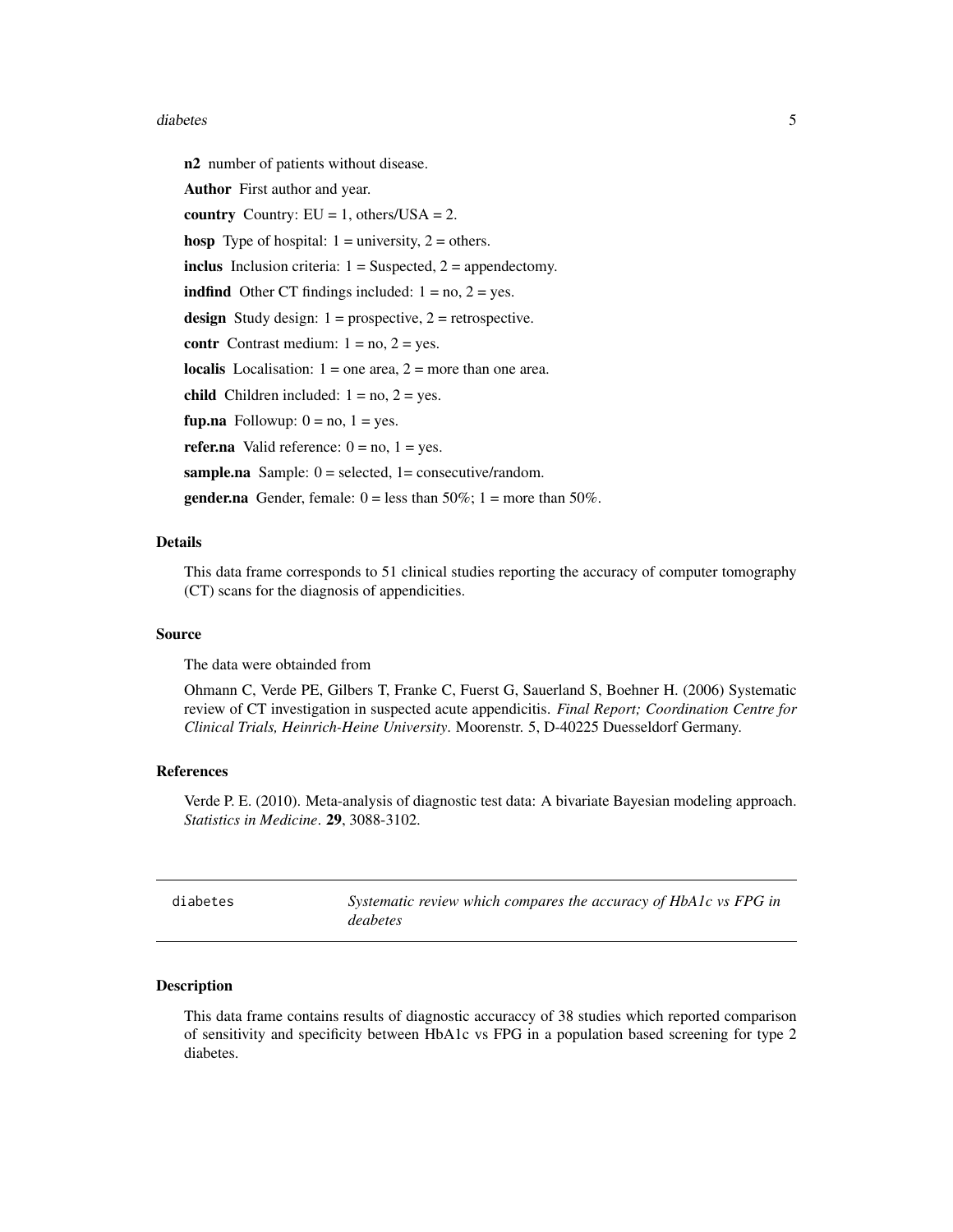# <span id="page-5-0"></span>Format

A data frame with 38 rows and 9 columns. Each row represents study results, the columns are:

Study Name of the first author.

TP\_HbA1c Number of true positive cases for HbA1c.

FP\_HbA1c Number of false positive cases for HbA1c.

FN\_HbA1c Number of false negative cases for HbA1c.

TN\_HbA1c Number of true negative cases for HbA1c.

TP\_FPG Number of true positive cases for FPG.

FP\_FPG Number of false positive cases for FPG.

FN\_FPG Number of false negative cases for FPG.

TN\_FPG Number of true negative cases for FPG.

### Details

This data frame contains results of diagnostic accuraccy of 38 studies which reported comparison of sensitivity and specificity between HbA1c vs FPG in a population-based screening for type 2 diabetes.

### Source

Hoyer, A., Kuss, O. Meta-analysis for the comparison of two disgnostic test: a new approach based on copulas. Stat. Med. 2018; 37:739-748

ep *Ectopic pregnancy vs. all other pregnancies data*

#### **Description**

Ectopic pregnancy vs. all other pregnancies data Table III Mol et al. 1998

#### Format

A matrix with 21 rows and 8 columns. Each row represents study results, the columns are:

- tp number of true positives.
- n1 number of patients with disease.
- fp number of false positives.
- n2 number of patients without disease.
- d1 Prospective vs. retrospective.
- d2 Cohort vs. case-control
- d3 Consecutive sampling patients series vs. non-consecutive.

#### Source

Table III Mol et al. 1998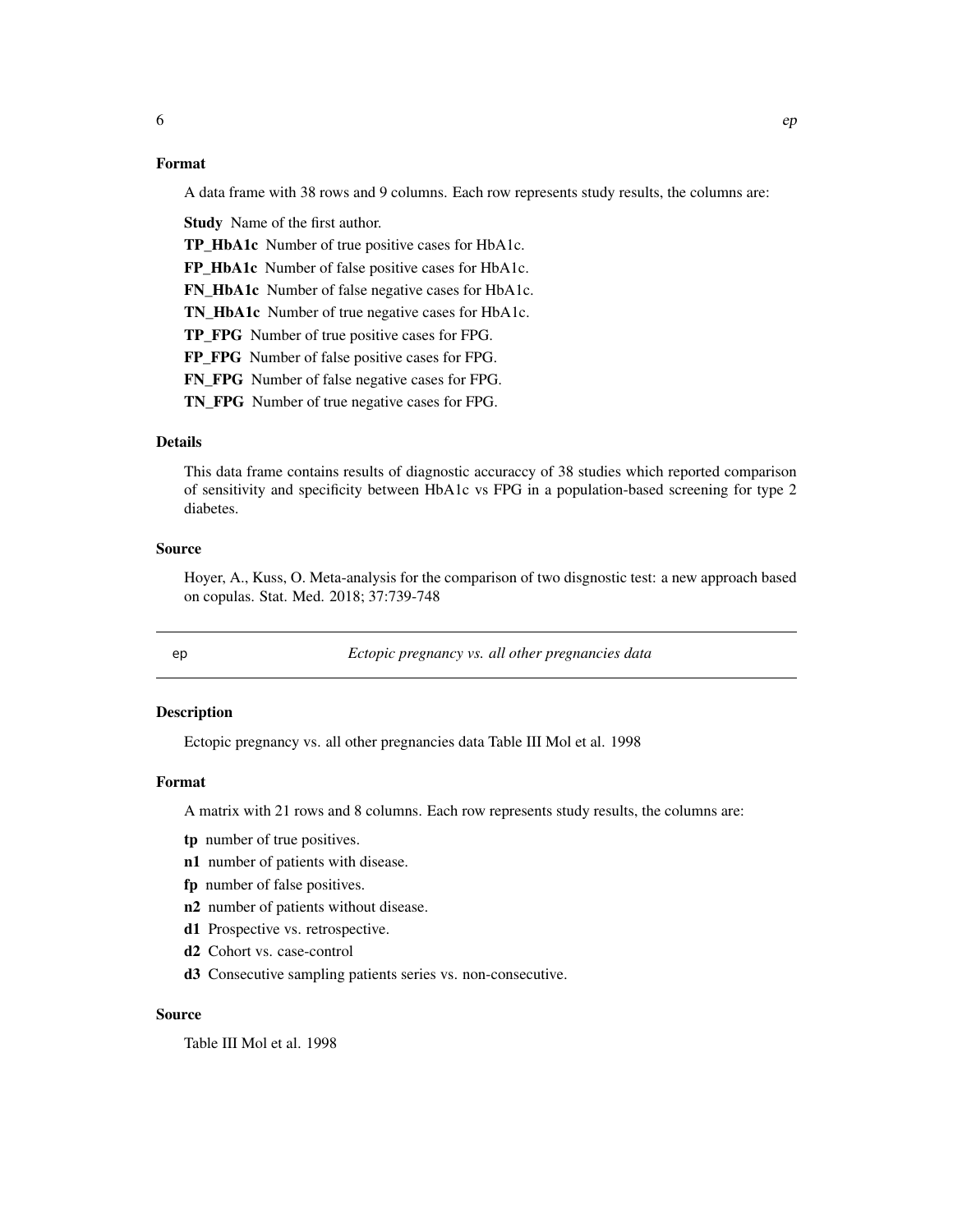<span id="page-6-0"></span>

# Description

Outcome of individual studies evaluating urine markers

#### Format

A matrix with 46 rows and 7 columns. Each row represents study results, the columns are:

tp number of true positives.

n1 number of patients with disease.

fp number of false positives.

n2 number of patients without disease.

author first author of the study.

cutoff cutoff in U/ml.

marker test method used in the study.

### Source

The data were obtained from

Glas AS, Roos D, Deutekom M, Zwindermann AH, Bossuyt PM, Kurth KH. (2003) Tumor markers in the diagnosis of primary bladder cancer. A systematic review. *Journal of Urology*; 169:1975-82.

# References

Verde P. E. (2010). Meta-analysis of diagnostic test data: A bivariate Bayesian modeling approach. *Statistics in Medicine*. 29, 3088-3102.

gould *Accuracy of Positron Emission Tomography for Diagnosis of Pulmonary Nodules and Mass Lesions*

### Description

Data from a Meta-Analysis of Studies Quality of FDG-PET for Diagnosis of SPNs and Mass Lesions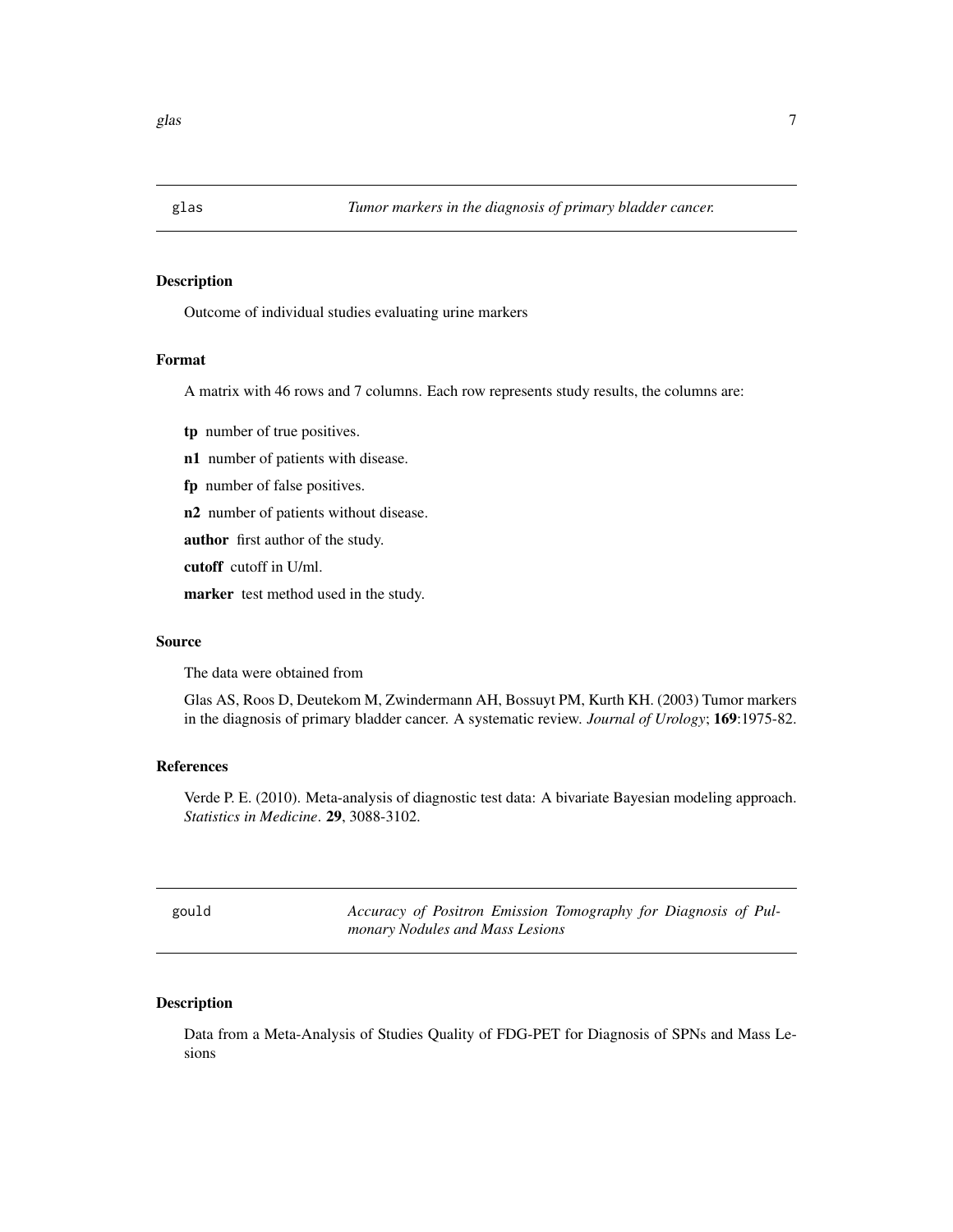#### 8 metadiag

#### Format

A matrix with 31 rows and 6 columns. Each row represents study results, the columns are:

- tp number of true positives.
- n1 number of patients with disease.
- fp number of false positives.
- n2 number of patients without disease.
- author first author of the study.

year publication date.

#### Source

The data were obtainded from

Gould MK, Maclean CC, Kuschner WG, Rydzak CE, Owens Dk. (2001) Accuracy of positron emission tomography for diagnosis of pulmonary nodules and mass lesions: a meta-analysis. *The Journal of the American Medical Association*;285:914-24.

<span id="page-7-1"></span>

metadiag *Bayesian Meta-Analysis of diagnostic test data*

# Description

This function performers a Bayesian meta-analysis of diagnostic test data by fitting a bivariate random effects model. The number of true positives and false positives are modeled with two conditional Binomial distributions and the random-effects are based on a bivariate scale mixture of Normals. Computations are done by calling JAGS (Just Another Gibbs Sampler) to perform MCMC (Markov Chain Monte Carlo) sampling and returning an object of the class *mcmc.list*.

#### Usage

```
metadiag(data, two.by.two = FALSE, re = "normal", re.model = "DS",
  link = "logit", mean.mu.D = 0, mean.mu.S = 0, sd.mu.D = 1,
  sd.mu.S = 1, sigma.D.upper = 10, sigma.S.upper = 10,
 mean.Fisher.rho = 0, sd.Fisher.rho = 1/\sqrt{2}, df = 4,
 df.estimate = FALSE, df.lower = 3, df.upper = 20,split.w = FALSE, n.1.new = 50, n.2.new = 50, nr.chains = 2,nr.iterations = 10000, nr.adapt = 1000, nr.burnin = 1000,
  nr.thin = 1, be.quiet = FALSE, r2jags = TRUE)
```
<span id="page-7-0"></span>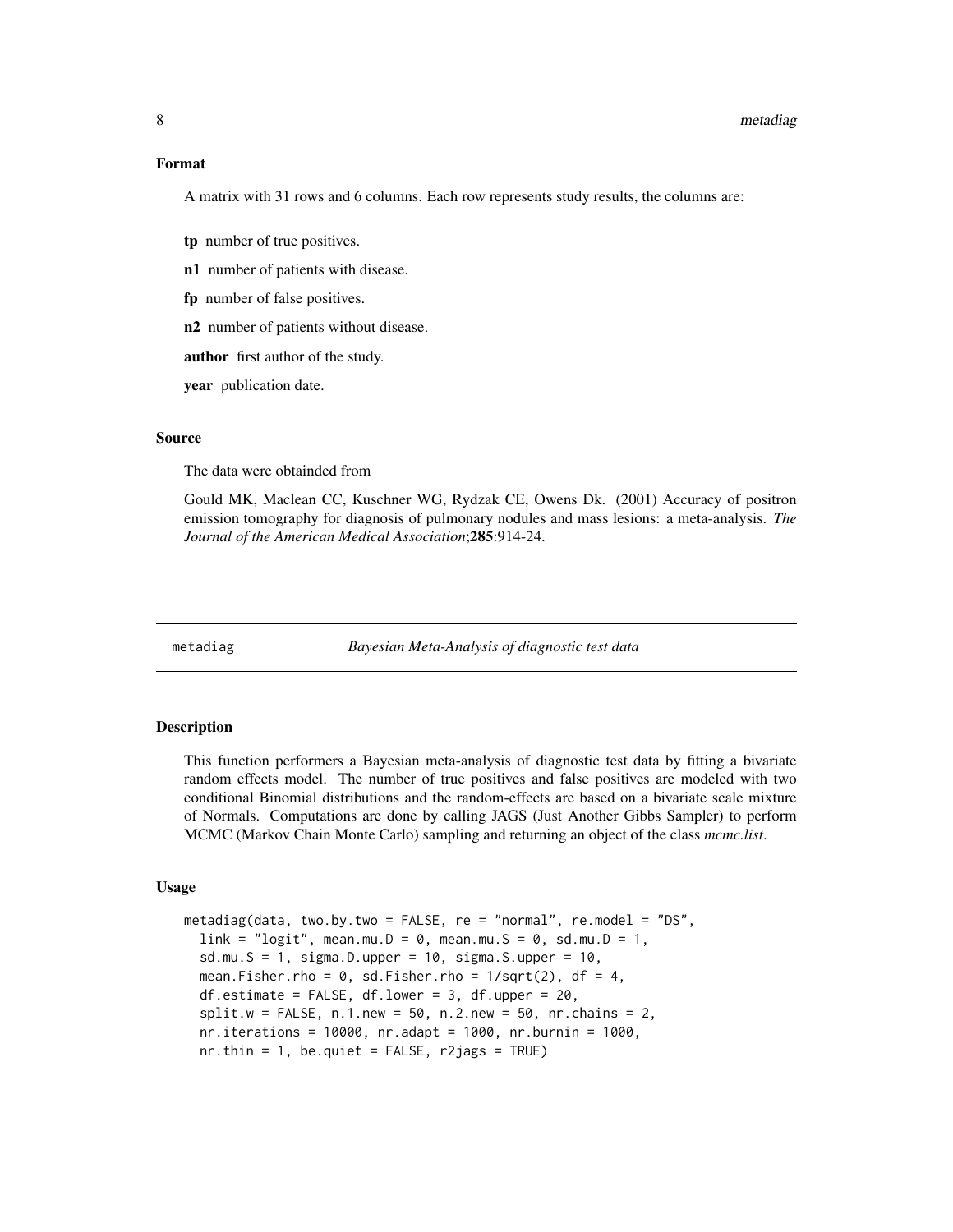#### metadiag 9

# Arguments

| data                             | Either a data frame with at least 4 columns containing the true positives (tp),<br>number of patients with disease (n1), false positives (fp), number of patients<br>without disease $(n2)$ , or for two.by.two = TRUE a data frame where each line<br>contains the diagnostic results as a two by two table, where the column names<br>are: TP, FP, TN, FN. |
|----------------------------------|--------------------------------------------------------------------------------------------------------------------------------------------------------------------------------------------------------------------------------------------------------------------------------------------------------------------------------------------------------------|
| two.by.two                       | If TRUE indicates that the diagnostic results are given as: TP, FP, TN, FN.                                                                                                                                                                                                                                                                                  |
| re                               | Random effects distribution for the resulting model. Possible values are <i>normal</i><br>for bivariate random effects and sm for scale mixtures.                                                                                                                                                                                                            |
| $re$ .model                      | If re.model = "DS" indicates that the sum and differences of TPR and FPR are<br>modeled as random effects and re.model $=$ "SeSp" indicates that the Sensitivity<br>and Specificity are modeled as ranodm effects. The defualt value is re.model =<br>"DS".                                                                                                  |
| link                             | The link function used in the model. Possible values are <i>logit</i> , <i>cloglog probit</i> .                                                                                                                                                                                                                                                              |
| mean.mu.D                        | prior Mean of D, default value is 0.                                                                                                                                                                                                                                                                                                                         |
| mean.mu.S                        | prior Mean of S, default value is 0.                                                                                                                                                                                                                                                                                                                         |
| sd.mu.D                          | prior Standard deviation of D, default value is 1 (the prior of mu.D is a logistic<br>distribution).                                                                                                                                                                                                                                                         |
| sd.mu.S                          | prior Standard deviation of S, default value is 1 (the prior of mu.S is a logistic<br>distribution).                                                                                                                                                                                                                                                         |
| sigma.D.upper                    | Upper bound of the uniform prior of sigma.S, default value is 10.                                                                                                                                                                                                                                                                                            |
| sigma.S.upper<br>mean.Fisher.rho | Upper bound of the uniform prior of sigma.S, default value is 10.                                                                                                                                                                                                                                                                                            |
|                                  | Mean of rho in the Fisher scale default value is 0.                                                                                                                                                                                                                                                                                                          |
| sd.Fisher.rho                    | Standard deviation of rho in the Fisher scale, default value is 1/sqrt(2).                                                                                                                                                                                                                                                                                   |
| df                               | If de.estimate = FALSE, then df is the degrees of freedom for the scale mixture<br>distribution, default value is 4.                                                                                                                                                                                                                                         |
| df.estimate                      | Estimate the posterior of df. The defualt value is FALSE.                                                                                                                                                                                                                                                                                                    |
| df.lower                         | Lower bound of the prior of df. The defulat value is 3.                                                                                                                                                                                                                                                                                                      |
| df.upper                         | Upper bound of the prior of df. The defulat value is 30.                                                                                                                                                                                                                                                                                                     |
| split.w                          | Split the w parameter in two independent weights one for each random effect.<br>The default value is FALSE.                                                                                                                                                                                                                                                  |
| $n.1.$ new                       | Number of patients with disease in a predictive study default is 50.                                                                                                                                                                                                                                                                                         |
| $n.2.$ new                       | Number of patients with non-disease in a predictive study default is 50.                                                                                                                                                                                                                                                                                     |
| nr.chains                        | Number of chains for the MCMC computations, default 5.                                                                                                                                                                                                                                                                                                       |
| nr.iterations                    | Number of iterations after adapting the MCMC, default is 10000. Some models<br>may need more iterations.                                                                                                                                                                                                                                                     |
| nr.adapt                         | Number of iterations in the adaptation process, defualt is 1000. Some models<br>may need more iterations during adptation.                                                                                                                                                                                                                                   |
| nr.burnin                        | Number of iteration discared for burnin period, default is 1000. Some models<br>may need a longer burnin period.                                                                                                                                                                                                                                             |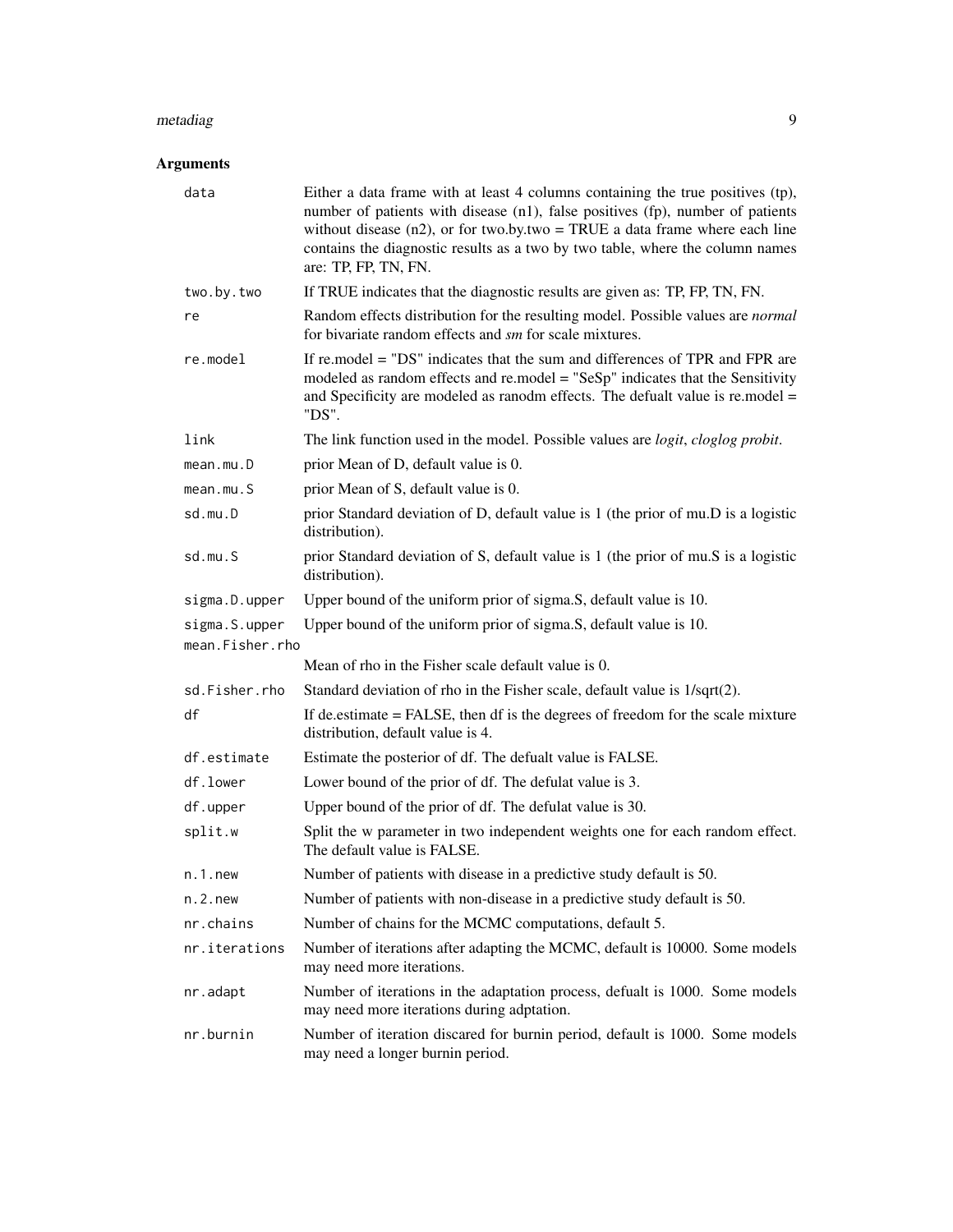| nr.thin  | Thinning rate, it must be a positive integer, the default value 1.                                                                                        |
|----------|-----------------------------------------------------------------------------------------------------------------------------------------------------------|
| be.quiet | Do not print warning message if the model does not adapt default value is<br>FALSE. If you are not sure about the adaptation period choose be quiet=TRUE. |
| r2jags   | Which interface is used to link R to JAGS (riags and R2jags) default value is<br>R2Jags TRUE.                                                             |

#### Details

Installation of JAGS: It is important to note that R 3.3.0 introduced a major change in the use of toolchain for Windows. This new toolchain is incompatible with older packages written in C++. As a consequence, if the installed version of JAGS does not match the R installation, then the rjags package will spontaneously crash. Therefore, if a user works with R version >= 3.3.0, then JAGS must be installed with the installation program JAGS-4.2.0-Rtools33.exe. For users who continue using R 3.2.4 or an earlier version, the installation program for JAGS is the default installer JAGS-4.2.0.exe.

#### Value

This function returns an object of the class metadiag. This object contains the MCMC output of each parameter and hyper-parameter in the model, the data frame used for fitting the model, the link function, type of random effects distribution and the splitting information for conflict of evidence analysis.

The results of the object of the class metadiag can be extracted with R2jags or with rjags. In addition a summary, a print and a plot functions are implemented for this type of object.

#### References

Verde P. E. (2010). Meta-analysis of diagnostic test data: A bivariate Bayesian modeling approach. Statistics in Medicine. 29(30):3088-102. doi: 10.1002/sim.4055.

Verde P. E. (2018). bamdit: An R Package for Bayesian Meta-Analysis of Diagnostic Test Data. Journal of Statisticsl Software. Volume 86, issue 10, pages 1–32.

# Examples

## Not run:

```
# Example: data from Glas et al. (2003).....................................
library(bamdit)
data("glas")
glas.t <- glas[glas$marker == "Telomerase", 1:4]
glas.t <- glas[glas$marker == "Telomerase", 1:4]
# Simple visualization ...
plotdata(glas.t, \qquad \qquad # Data frametwo.by.two = FALSE # Data is given as: (tp, n1, fp, n2)
```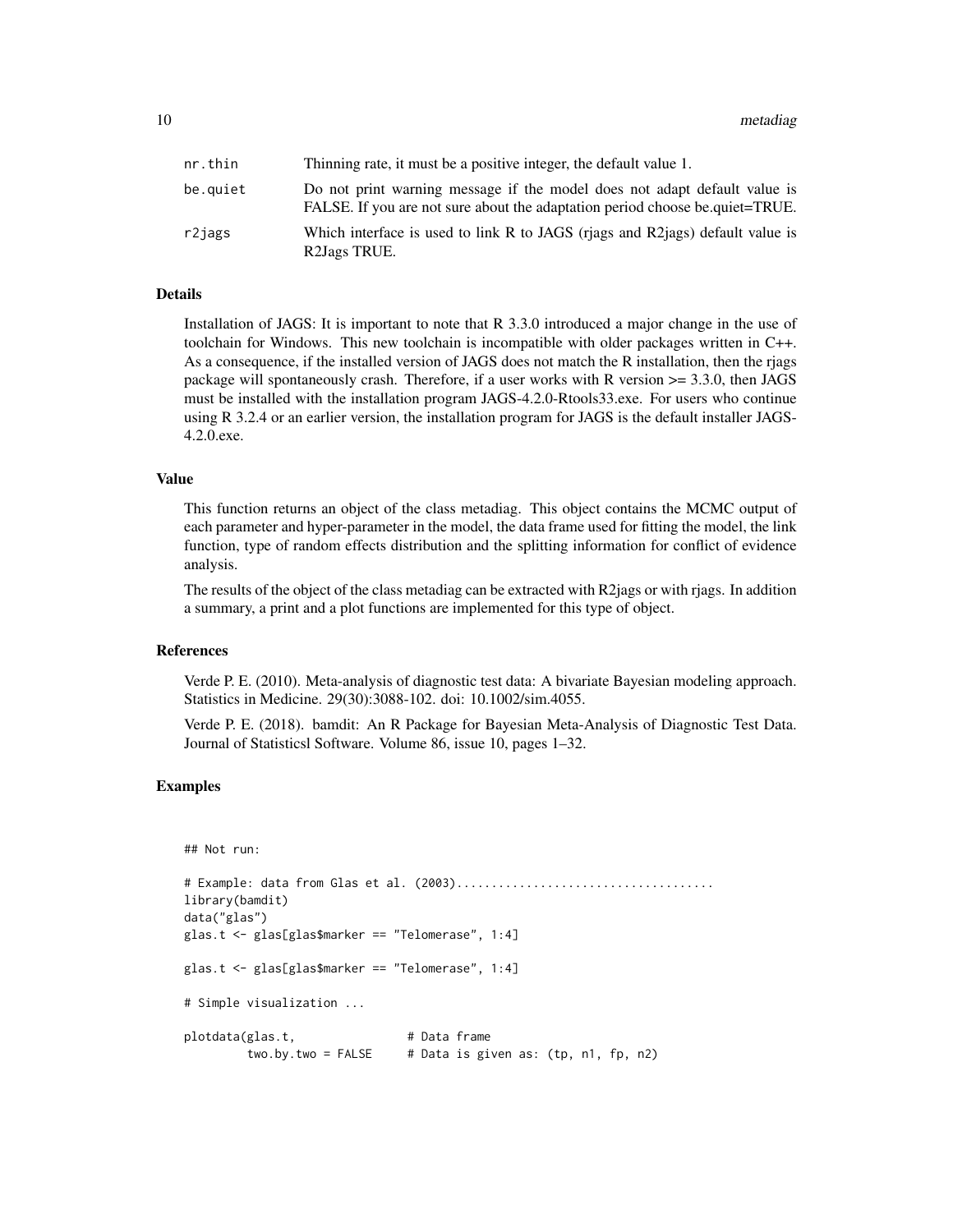$\lambda$ 

```
glas.m1 <- metadiag(glas.t, \qquad # Data frame
                  two.by.two = FALSE, # Data is given as: (tp, n1, fp, n2)
                  re = "normal", # Random effects distribution
                  re.model = "DS", # Random effects on D and S
                  link = "logit", # Link function
                  sd.Fisher.rho = 1.7, # Prior standard deviation of correlation
                  nr.burnin = 1000, # Iterations for burnin
                  nr.iterations = 10000, # Total iterations
                  nr.chains = 2, # Number of chains
                  r2jags = TRUE) # Use r2jags as interface to jags
summary(glas.m1, digit=3)
plot(glas.m1, # Fitted model
     level = c(0.5, 0.75, 0.95), # Credibility levels
     parametric.smooth = TRUE) # Parametric curve
# Plot results: based on a non-parametric smoother of the posterior predictive rates .......
plot(glas.m1, # Fitted model
    level = c(0.5, 0.75, 0.95), # Credibility levels
    parametric.smooth = FALSE) # Non-parametric curve
# Using the pipe command in the package dplyr ...............................................
library(dplyr)
glas.t %>%
 metadiag(re = "normal", re.model ="SeSp") %>%
 plot(parametric.smooth = FALSE, color.pred.points = "red")
# Visualization of posteriors of hyper-parameters .........................................
library(ggplot2)
library(GGally)
library(R2jags)
attach.jags(glas.m1)
hyper.post <- data.frame(mu.D, mu.S, sigma.D, sigma.S, rho)
ggpairs(hyper.post, # Data frame
      title = "Hyper-Posteriors", # title of the graph
      lower = list(continuous = "density") # contour plots
      \lambda#............................................................................
```
# List of different statistical models: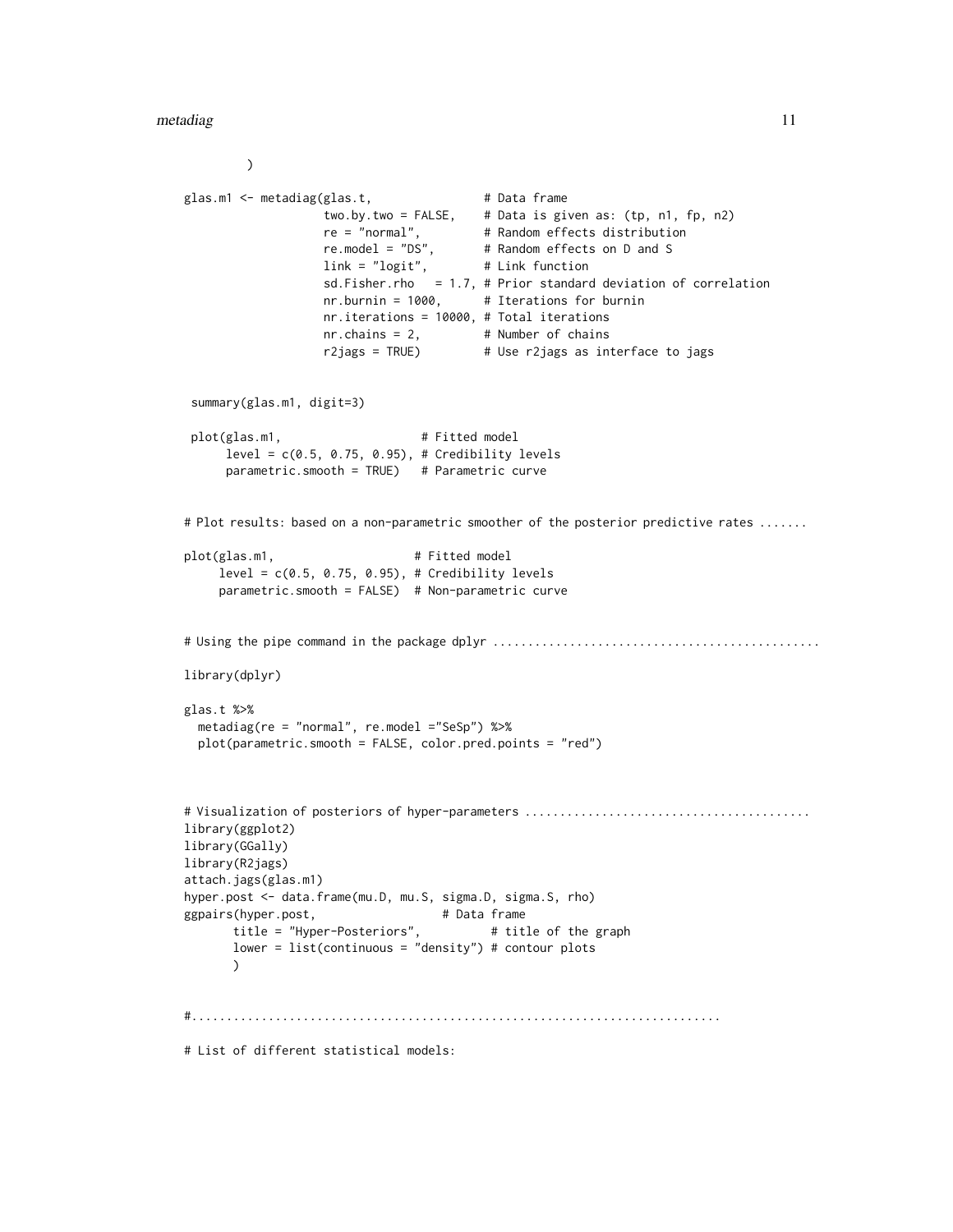```
# 1) Different link functions: logit, cloglog and probit
# 2) Different parametrization of random effects in the link scale:
# DS = "differences of TPR and FPR"
# SeSp = "Sensitivity and Specificity"
# 3) Different random effects distributions:
# "normal" or "sm = scale mixtures".
# 4) For the scale mixture random effects:
# split.w = TRUE => "split the weights".
# 5) For the scale mixture random effects:
# df.estimate = TRUE => "estimate the degrees of freedom".
# 6) For the scale mixture random effects:
# df.estimate = TRUE => "estimate the degrees of freedom".
# 7) For the scale mixture random effects:
# df = 4 => "fix the degrees of freedom to a particual value".
# Note that df = 1 fits a Cauchy bivariate distribution to the random effects.
# logit-normal-DS
m <- metadiag(glas.t, re = "normal", re.model = "DS", link = "logit")
summary(m)
plot(m)
# cloglog-normal-DS
summary(metadiag(glas.t, re = "normal", re.model = "DS", link = "cloglog"))
# probit-normal-DS
summary(metadiag(glas.t, re = "normal", re.model = "DS", link = "probit"))
# logit-normal-SeSp
summary(metadiag(glas.t, re = "normal", re.model = "SeSp", link = "logit"))
# cloglog-normal-SeSp
summary(metadiag(glas.t, re = "normal", re.model = "SeSp", link = "cloglog"))
# probit-normal-SeSp
summary(metadiag(glas.t, re = "normal", re.model = "SeSp", link = "probit"))
# logit-sm-DS
summary(metadiag(glas.t, re = "sm", re.model = "DS", link = "logit", df = 1))
# cloglog-sm-DS
summary(m<-metadiag(glas.t, re = "sm", re.model = "DS", link = "cloglog", df = 1))
plot(m, parametric.smooth = FALSE)
# probit-sm-DS
summary(m<-metadiag(glas.t, re = "sm", re.model = "DS", link = "probit", df = 1))
plot(m, parametric.smooth = FALSE)
# logit-sm-SeSp
summary(m<-metadiag(glas.t, re = "sm", re.model = "SeSp", link = "logit", df = 1))
```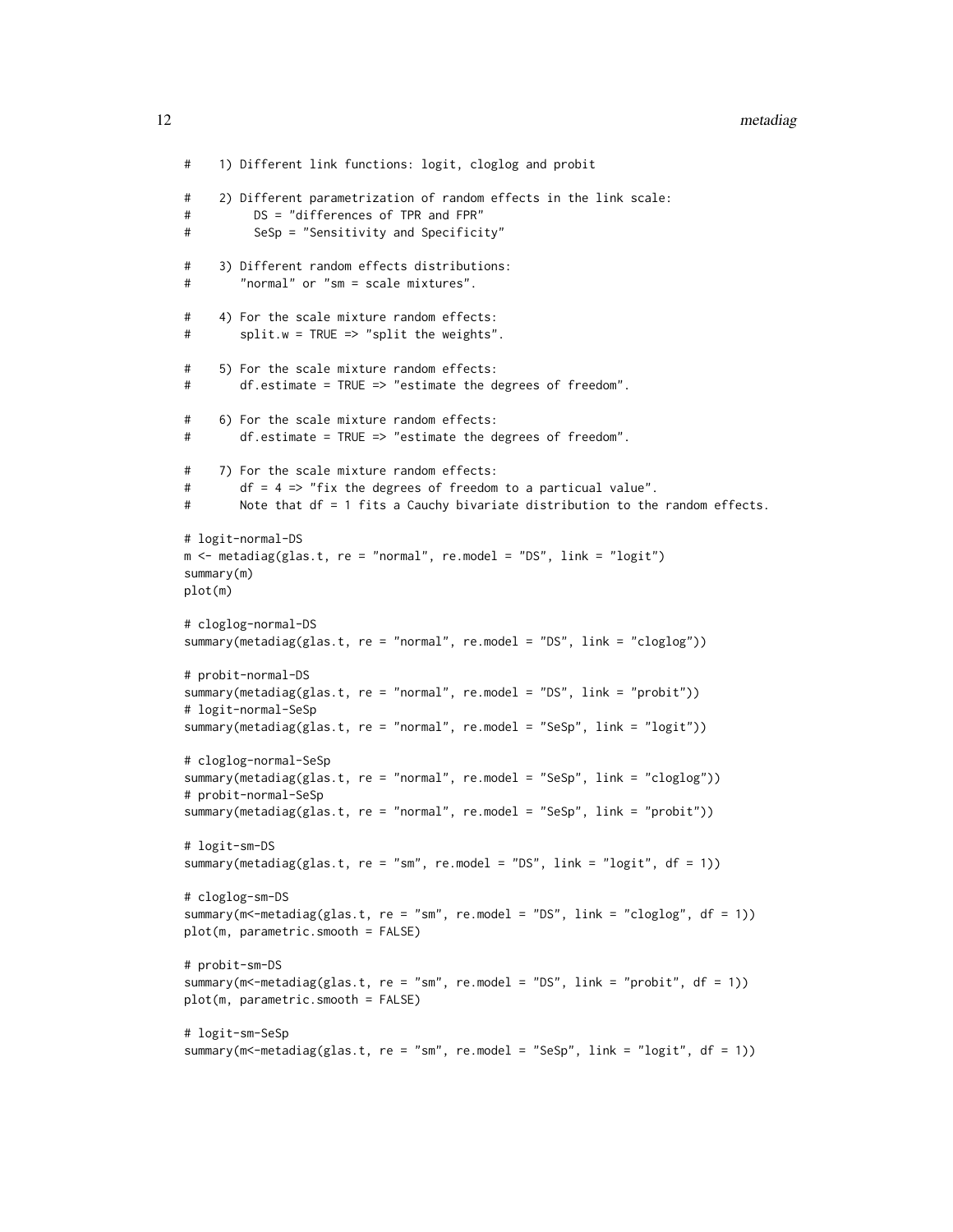#### metadiag and the state of the state of the state of the state of the state of the state of the state of the state of the state of the state of the state of the state of the state of the state of the state of the state of t

```
plot(m, parametric-smooth = FALSE, level = c(0.5, 0.9))# cloglog-sm-SeSp
summary(m<-metadiag(glas.t, re = "sm", re.model = "SeSp", link = "cloglog", df = 1))
plot(m, parametric.smooth = FALSE, level = c(0.5, 0.9))
# probit-sm-SeSp
summary(m<-metadiag(glas.t, re = "sm", re.model = "SeSp", link = "probit", df = 1))
plot(m, parametric-smooth = FALSE, level = c(0.5, 0.9))# logit-sm-DS-df
summary(m<-metadiag(glas.t, re = "sm", re.model = "DS", link = "logit",
 df.estimate = TRUE))
plot(m, parametric-smooth = FALSE, level = c(0.5, 0.9))# cloglog-sm-DS-df
summary(m<-metadiag(glas.t, re = "sm", re.model = "DS", link = "cloglog",
df.estimate = TRUE))
plot(m, parametric-smooth = FALSE, level = c(0.5, 0.9))# probit-sm-DS-df
summary(m<-metadiag(glas.t, re = "sm", re.model = "DS", link = "probit",
df.estimate = TRUE))
plot(m, parametric-smooth = FALSE, level = c(0.5, 0.9))# logit-sm-SeSp-df
summary(m<-metadiag(glas.t, re = "sm", re.model = "SeSp", link = "probit",
df.estimate = TRUE))
plot(m, parametric-smooth = FALSE, level = c(0.5, 0.9))# cloglog-sm-SeSp-df
summary(m<-metadiag(glas.t, re = "sm", re.model = "SeSp", link = "cloglog",
df.estimate = TRUE))
plot(m, parametric-smooth = FALSE, level = c(0.5, 0.9))# probit-sm-SeSp-df
summary(m<-metadiag(glas.t, re = "sm", re.model = "SeSp", link = "probit",
df.estimate = TRUE))
plot(m, parametric-smooth = FALSE, level = c(0.5, 0.9))# split.w ...................................................................
# logit-sm-DS
summary(m <- metadiag(glas.t, re = "sm", re.model = "DS", link = "logit", split.w = TRUE, df = 10))
plot(m)
# cloglog-sm-DS
summary(m<-metadiag(glas.t, re = "sm", re.model = "DS", link = "cloglog", split.w = TRUE, df = 4))
plot(m)
# probit-sm-DS
summary(m<-metadiag(glas.t, re = "sm", re.model = "DS", link = "probit", split.w = TRUE, df = 4))
plot(m, parametric.smooth = FALSE)
```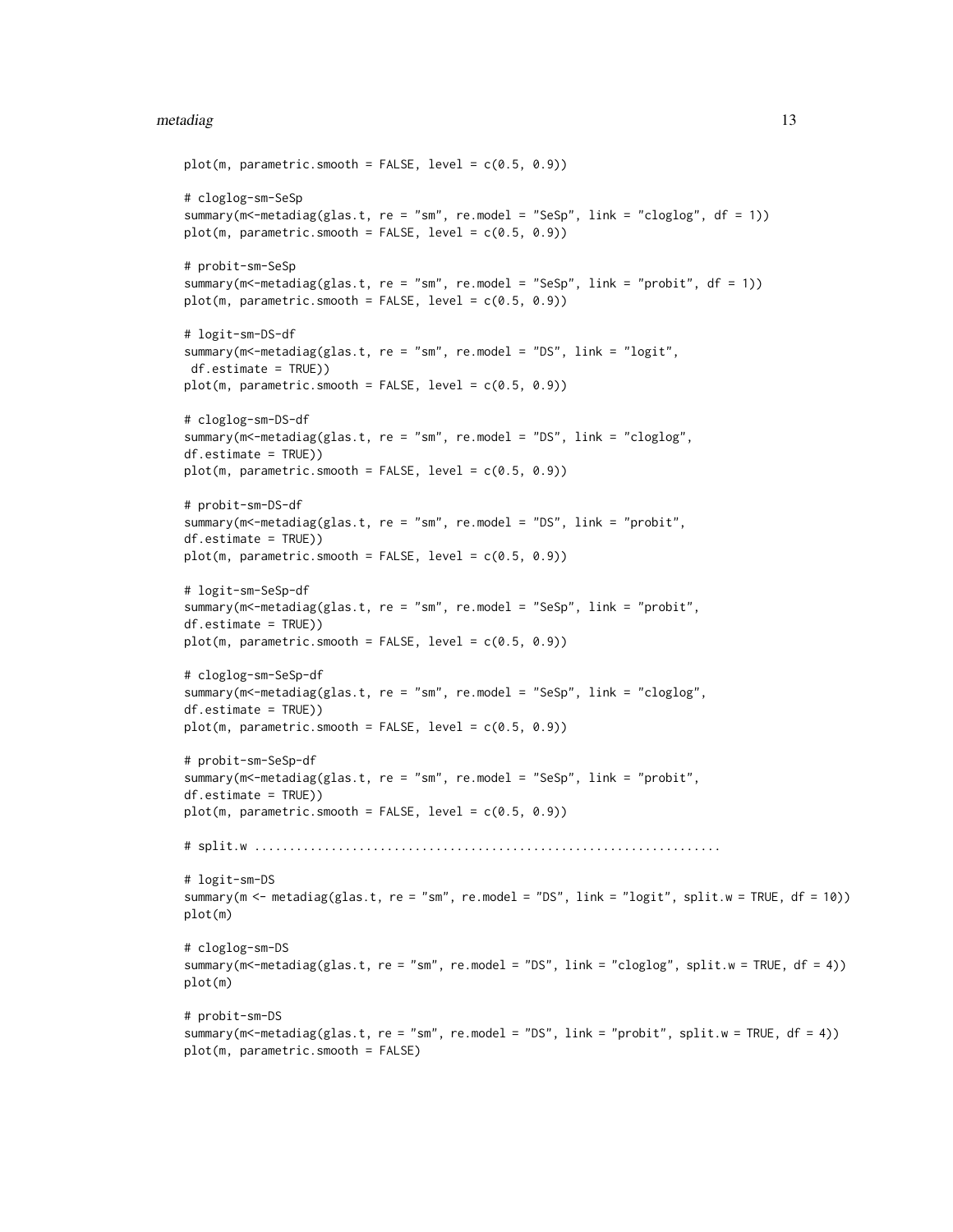```
# logit-sm-SeSp
summary(m<-metadiag(glas.t, re = "sm", re.model = "SeSp", link = "logit", split.w = TRUE, df = 1))
plot(m, parametric-smooth = FALSE, level = c(0.5, 0.9))plotw(m)
# cloglog-sm-SeSp
summary(m<-metadiag(glas.t, re = "sm", re.model = "SeSp", link = "cloglog", split.w = TRUE, df = 1))
plot(m, parametric-smooth = FALSE, level = c(0.5, 0.9))plotw(m)
# probit-sm-SeSp
summary(m<-metadiag(glas.t, re = "sm", re.model = "SeSp", link = "probit", split.w = TRUE, df = 1))
plot(m, parametric-smooth = FALSE, level = c(0.5, 0.9))plotw(m)
# logit-sm-DS-df
summary(m<-metadiag(glas.t, re = "sm", re.model = "DS", link = "logit", split.w = TRUE,
df.estimate = TRUE))
plot(m, parametric-smooth = FALSE, level = c(0.5, 0.9))plotw(m)
# cloglog-sm-DS-df
summary(m<-metadiag(glas.t, re = "sm", re.model = "DS", link = "cloglog", split.w = TRUE,
df.estimate = TRUE))
plot(m, parametric-smooth = FALSE, level = c(0.5, 0.9))plotw(m)
# probit-sm-DS-df
summary(m<-metadiag(glas.t, re = "sm", re.model = "DS", link = "probit", split.w = TRUE,
df.estimate = TRUE))
plot(m, parametric-smooth = FALSE, level = c(0.5, 0.9))plotw(m)
# logit-sm-SeSp-df
summary(m<-metadiag(glas.t, re = "sm", re.model = "SeSp", link = "probit", split.w = TRUE,
df.estimate = TRUE))
plot(m, parametric-smooth = FALSE, level = c(0.5, 0.9))plotw(m)
# cloglog-sm-SeSp-df
summary(m<-metadiag(glas.t, re = "sm", re.model = "SeSp", link = "cloglog", split.w = TRUE,
df.estimate = TRUE))
plot(m, parametric-smooth = FALSE, level = c(0.5, 0.9))plotw(m)
# probit-sm-SeSp-df
summary(m<-metadiag(glas.t, re = "sm", re.model = "SeSp", link = "probit", split.w = TRUE,
df.estimate = TRUE))
plot(m, parametric-smooth = FALSE, level = c(0.5, 0.9))plotw(m)
```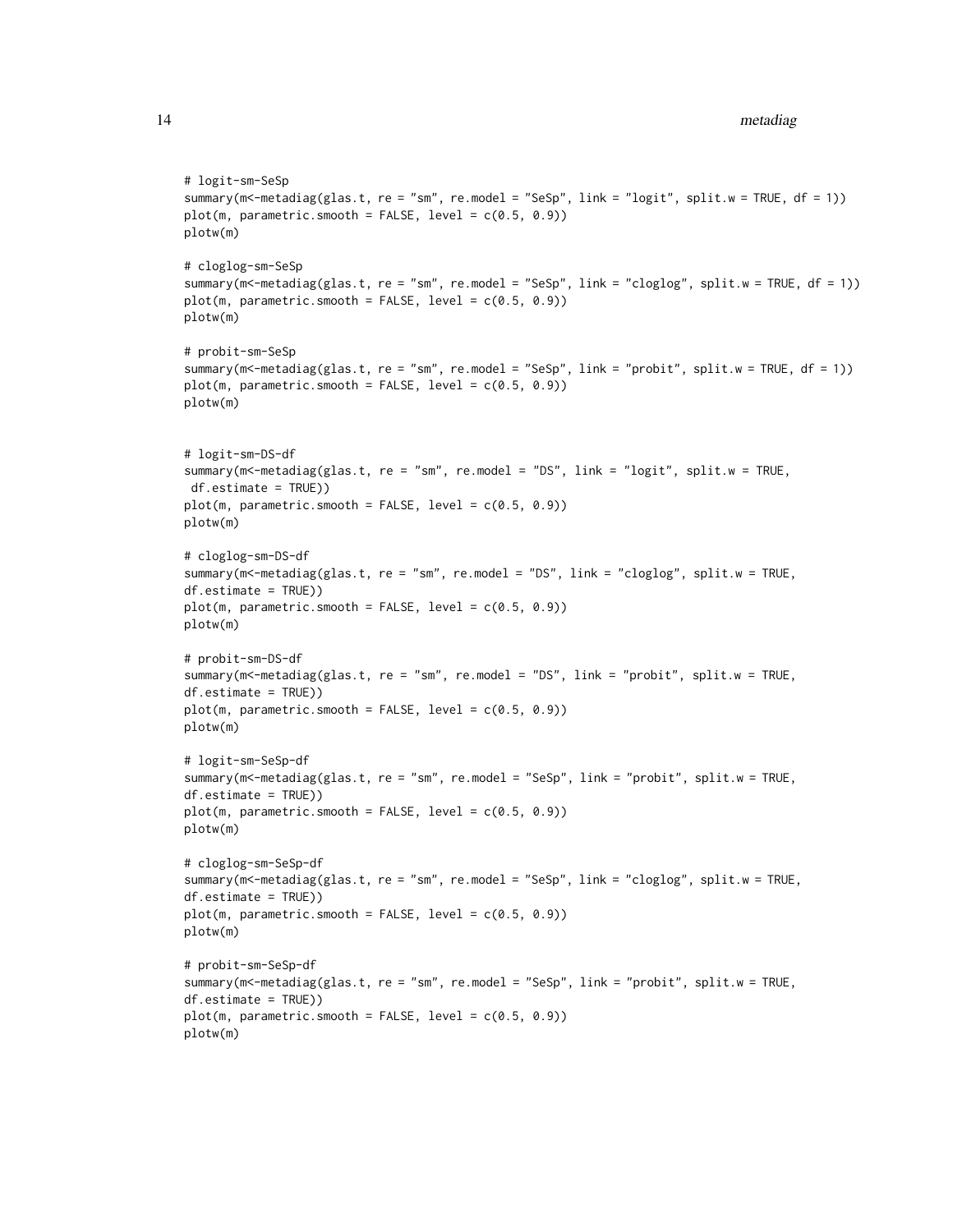<span id="page-14-0"></span>## End(Not run)

mri *Diagnosis of lymph node metastasis with magnetic resonance imaging*

#### Description

Diagnosis of lymph node metastasis with magnetic resonance imaging

#### Format

A matrix with 10 rows and 4 columns. Each row represents study results, the columns are:

- tp true positives
- n1 number of patients with disease
- fp false positives
- n2 number of patients without disease

# Source

The data were obtained from

Scheidler J, Hricak H, Yu KK, Subak L, Segal MR. (1997) Radiological evaluation of lymph node metastases in patients with cervical cancer: a meta-analysis. *The Journal of the American Medical Association*; 278:1096-1101.

# References

Verde P. E. (2010). Meta-analysis of diagnostic test data: A bivariate Bayesian modeling approach. *Statistics in Medicine*. 29, 3088-3102.

plot.metadiag *Generic plot function for metadiag object in bamdit*

#### Description

This function plots the observe data in the ROC (Receiving Operating Charachteristics) space with the posterior predictive contours. The predictive curves are approximated using a non-parametric smoother or with a parametric model. For the parametric model the current implementation supports only a logistic link function. The marginal posterior predictive distributions are ploted outside the ROC space.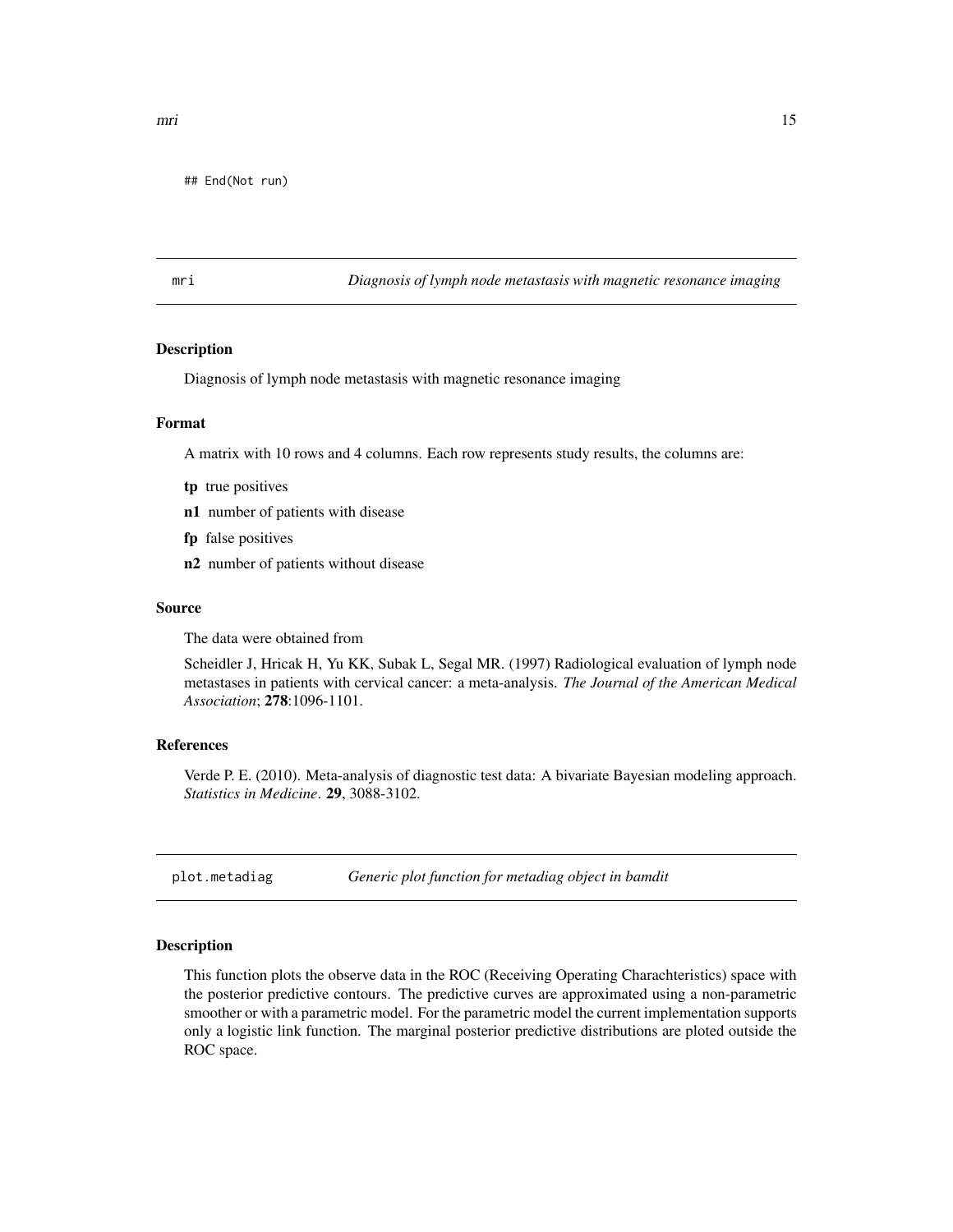# <span id="page-15-0"></span>Usage

```
## S3 method for class 'metadiag'
plot(x, parameteric-smooth = TRUE, level = c(0.5,0.75, 0.95), limits.x = c(0, 1), limits.y = c(0, 1), kde2d.n = 25,
 color.line = "red",
  title = paste("Posterior Predictive Contours (50%, 75% and 95%)"),
 marginals = TRUE, bin.hist = 30, color.hist = "lightblue",
  S = 500, color.pred.points = "lightblue",
  color.data.points = "blue", ...)
```
# Arguments

| X                 | The object generated by the metadiag function.                                                                                                         |
|-------------------|--------------------------------------------------------------------------------------------------------------------------------------------------------|
| parametric.smooth |                                                                                                                                                        |
|                   | Indicates if the predictive curve is a parametric or non-parametric.                                                                                   |
| level             | Credibility levels of the predictive curve. If parametric smooth = FALSE, then<br>the probability levels are estimated from the nonparametric surface. |
| limits.x          | Numeric vector of length 2 specifying the x-axis limits. The default value is $c(0, 0)$<br>1).                                                         |
| limits.y          | Numeric vector of length 2 specifying the x-axis limits. The default value is $c(0, 0)$<br>1).                                                         |
| kde2d.n           | The number of grid points in each direction for the non-parametric density esti-<br>mation. Can be scalar or a length-2 inter vector.                  |
| color.line        | Color of the predictive contour line.                                                                                                                  |
| title             | Optional parameter for setting a title in the plot.                                                                                                    |
| marginals         | Plot the posterior marginal predictive histograms.                                                                                                     |
| bin.hist          | Number of bins of the marginal histograms.                                                                                                             |
| color.hist        | Color of the histograms.                                                                                                                               |
| S                 | Number of predictive rates to be plotted.                                                                                                              |
| color.pred.points |                                                                                                                                                        |
|                   | Color of the prosterior predictive rates.                                                                                                              |
| color.data.points |                                                                                                                                                        |
|                   | Color of the data points.                                                                                                                              |
| .                 | $\cdots$                                                                                                                                               |

#### See Also

[metadiag](#page-7-1).

# Examples

## Not run: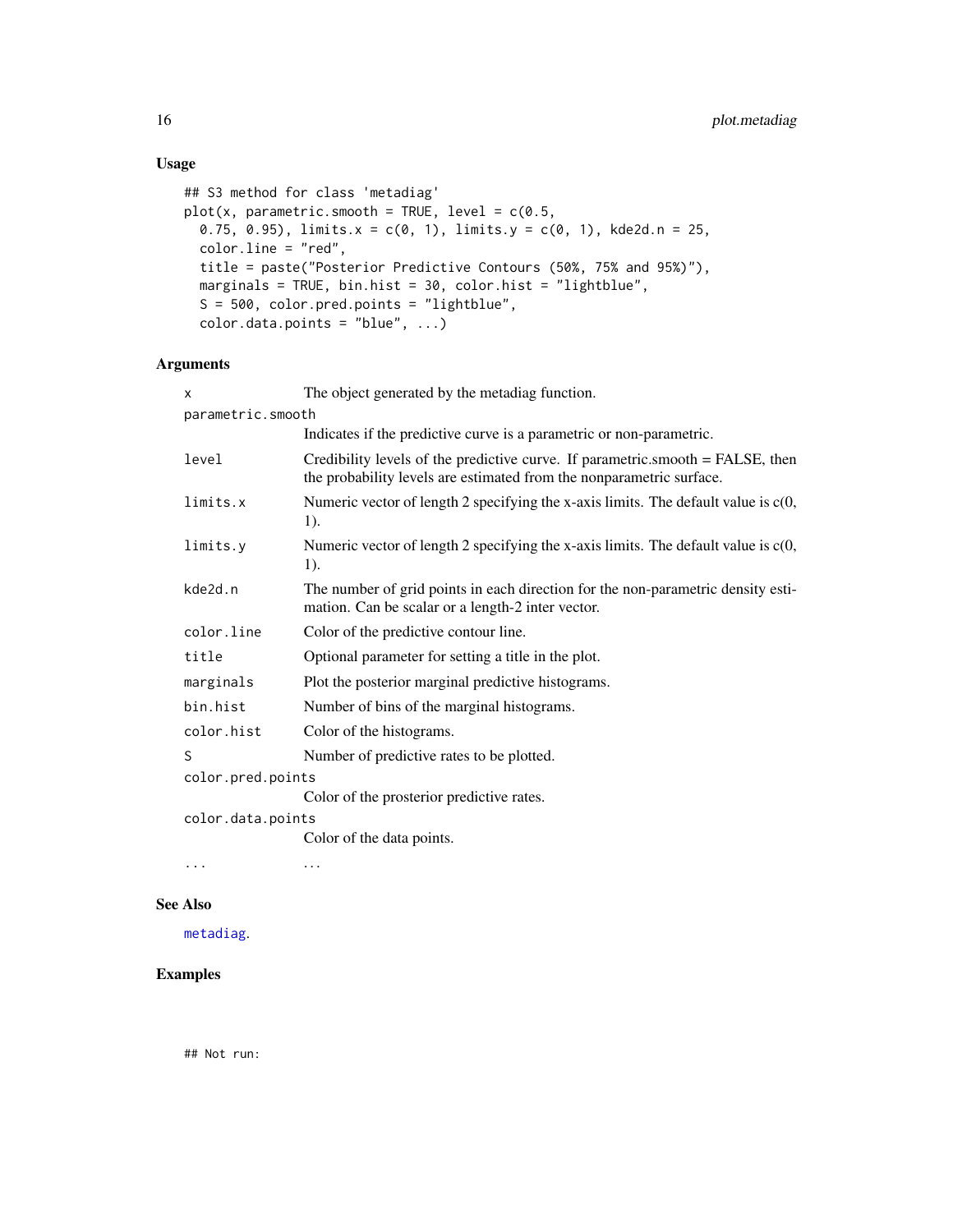# <span id="page-16-0"></span>plotcompare 17

```
library(bamdit)
 data("glas")
 glas.t <- glas[glas$marker == "Telomerase", 1:4]
 glas.m1 <- metadiag(glas.t, \qquad # Data frame
                    re = "normal", # Random effects distribution<br>re.model = "DS", # Random effects on D and S
                                         # Random effects on D and S
                    link = "logit", # Link function
                    sd.Fisher.rho = 1.7, # Prior standard deviation of correlation
                    nr.burnin = 1000, # Iterations for burnin
                    nr.iterations = 10000, # Total iterations
                    nr.chains = 2, # Number of chains
                    r2jags = TRUE) # Use r2jags as interface to jags
  plot(glas.m1, # Fitted model
       level = c(0.5, 0.75, 0.95), # Credibility levels
       parametric.smooth = TRUE) # Parametric curve
 # Plot results: based on a non-parametric smoother of the posterior predictive rates .......
 plot(glas.m1, # Fitted model
      level = c(0.5, 0.75, 0.95), # Credibility levels
      parametric.smooth = FALSE) # Non-parametric curve
 # Using the pipe command in the package dplyr and changing some colors .......
 library(dplyr)
 glas.t %>%
  metadiag(re = "normal", re.model ="SeSp") %>%
    plot(parametric.smooth = FALSE,
           S = 100,
           color.data.points = "green",
           color.pred.points = "blue",
           color.line = "black")
 ## End(Not run)
plotcompare plotcompare
```
#### Description

This function compares the predictive posterior surfaces of two fitted models.

#### Usage

```
plotcompare(m1, m2, level = 0.95,
  title = paste("Comparative Predictive Posterior Contours"),
```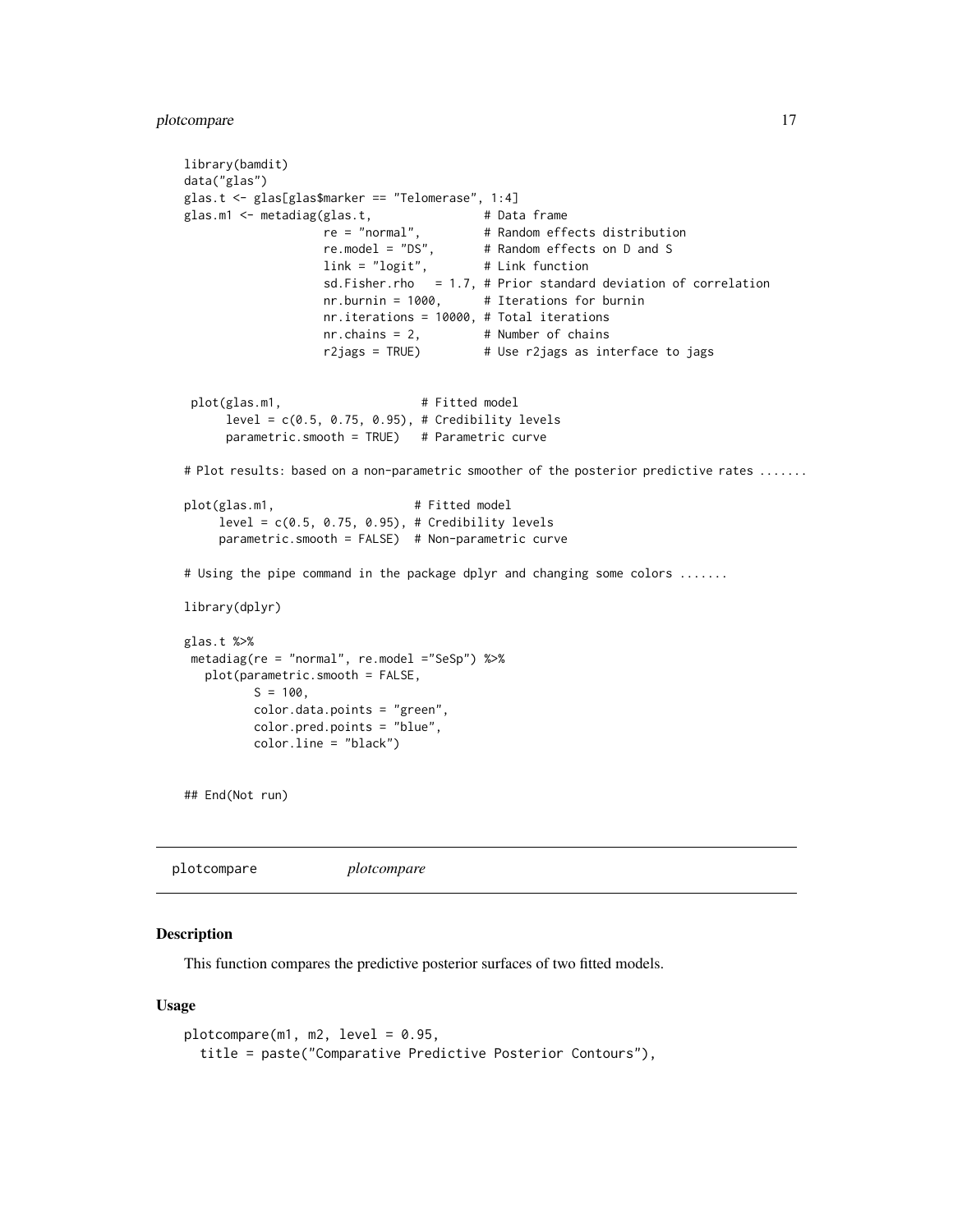```
m1.name = "Model.1", m2.name = "Model.2", group = NULL,limits.x = c(0, 1), limits.y = c(0, 1), group.colors = c("blue","red")
```
# Arguments

| m1             | A model fitted to the data. This is an object generated by the metadiag function.                                                         |
|----------------|-------------------------------------------------------------------------------------------------------------------------------------------|
| m <sub>2</sub> | A second model fitted to the data. This is an object generated by the metadiag<br>function.                                               |
| level          | Credibility level of the predictive curves.                                                                                               |
| title          | The title of the plot.                                                                                                                    |
| $m1$ . name    | Label of the model 1.                                                                                                                     |
| m2.name        | Label of the model 2.                                                                                                                     |
| group          | An optional argument, which is a variable name indicating a group factor. This<br>argument is used to compare results from two subgroups. |
| limits.x       | A vector with the limits of the horizontal axis.                                                                                          |
| limits.y       | A vector with the limits of the vertical axis.                                                                                            |
| group.colors   | A character vector with two color names.                                                                                                  |

#### See Also

[metadiag](#page-7-1).

```
## execute analysis
## Not run:
# Comparing results from two models same data
data(glas)
glas.t <- glas[glas$marker == "Telomerase", 1:4]
glas.m1 <- metadiag(glas.t)
glas.m2 <- metadiag(glas.t, re = "sm")
plotcompare(m1 = glas.m1, m2 = glas.m2)
# Comparing results from two models fitted to two subgroups of data:
# studies with retrospective design and studies with prospective design
data("ct")
ct$design = factor(ct$design, labels = c("Prospective", "Retrospective"))
m1.ct <- metadiag(ct[ct$design=="Prospective", ])
m2.ct <- metadiag(ct[ct$design=="Retrospective", ])
plotcompare(m1.ct, m2.ct,m1.name = "Retrospective design",
m2.name = "Prospective design",group = "design",
```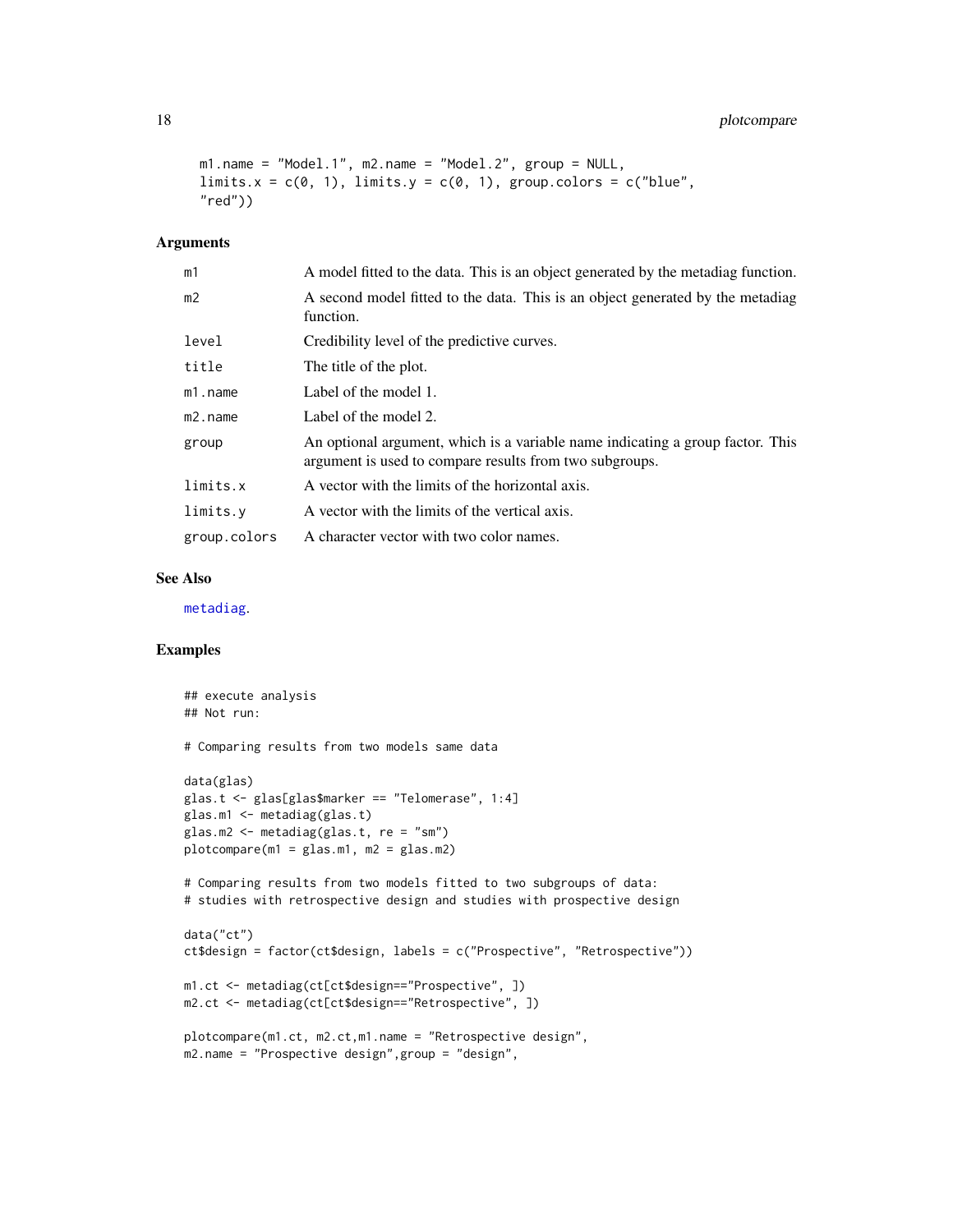#### <span id="page-18-0"></span>plotdata 19

```
limits.x = c(0, 0.75), limits.y = c(0.65, 1))
```
## End(Not run)

plotdata *Basic function to plot the data of meta-analysis of diagnostic test*

# Description

This function plots the true positive rates vs the false positive rates of each study included in the meta-analysis. Study results are displayed by circles, the diameter of each circle is proportional to the sample size of the study (or table). If subgroups are displayed each group is represented by different colours. This function use the package *ggplot2*.

#### Usage

plotdata(data, two.by.two = FALSE, group = NULL,  $x$ .lo = 0,  $x.up = 1$ ,  $y-lo = 0$ ,  $y.up = 1$ ,  $alpha.p = 0.7$ ,  $max.size = 15)$ 

# Arguments

| data       | Either a data frame with at least 4 columns containing the true positives (tp),<br>number of patients with disease (n1), false positives (fp), number of patients<br>without disease $(n2)$ , or for two.by.two = TRUE a data frame where each line<br>contains the diagnostic results as a two by two table, where the column names<br>are: TP, FP, TN, FN. |
|------------|--------------------------------------------------------------------------------------------------------------------------------------------------------------------------------------------------------------------------------------------------------------------------------------------------------------------------------------------------------------|
| two.by.two | If TRUE indicates that the diagnostic results are given as: TP, FP, TN, FN.                                                                                                                                                                                                                                                                                  |
| group      | a variable name indicating a group factor                                                                                                                                                                                                                                                                                                                    |
| x.lo       | lower limit of the x-axis                                                                                                                                                                                                                                                                                                                                    |
| x.up       | upper limit of the x-axis                                                                                                                                                                                                                                                                                                                                    |
| y.lo       | lower limit of the y-axis                                                                                                                                                                                                                                                                                                                                    |
| y.up       | upper limit of the y-axis                                                                                                                                                                                                                                                                                                                                    |
| alpha.p    | transparency of the points                                                                                                                                                                                                                                                                                                                                   |
| max.size   | scale parameter of the maximum size                                                                                                                                                                                                                                                                                                                          |

```
## execute analysis
## Not run:
data(ct)
ct$design <- with(ct, factor(design,
```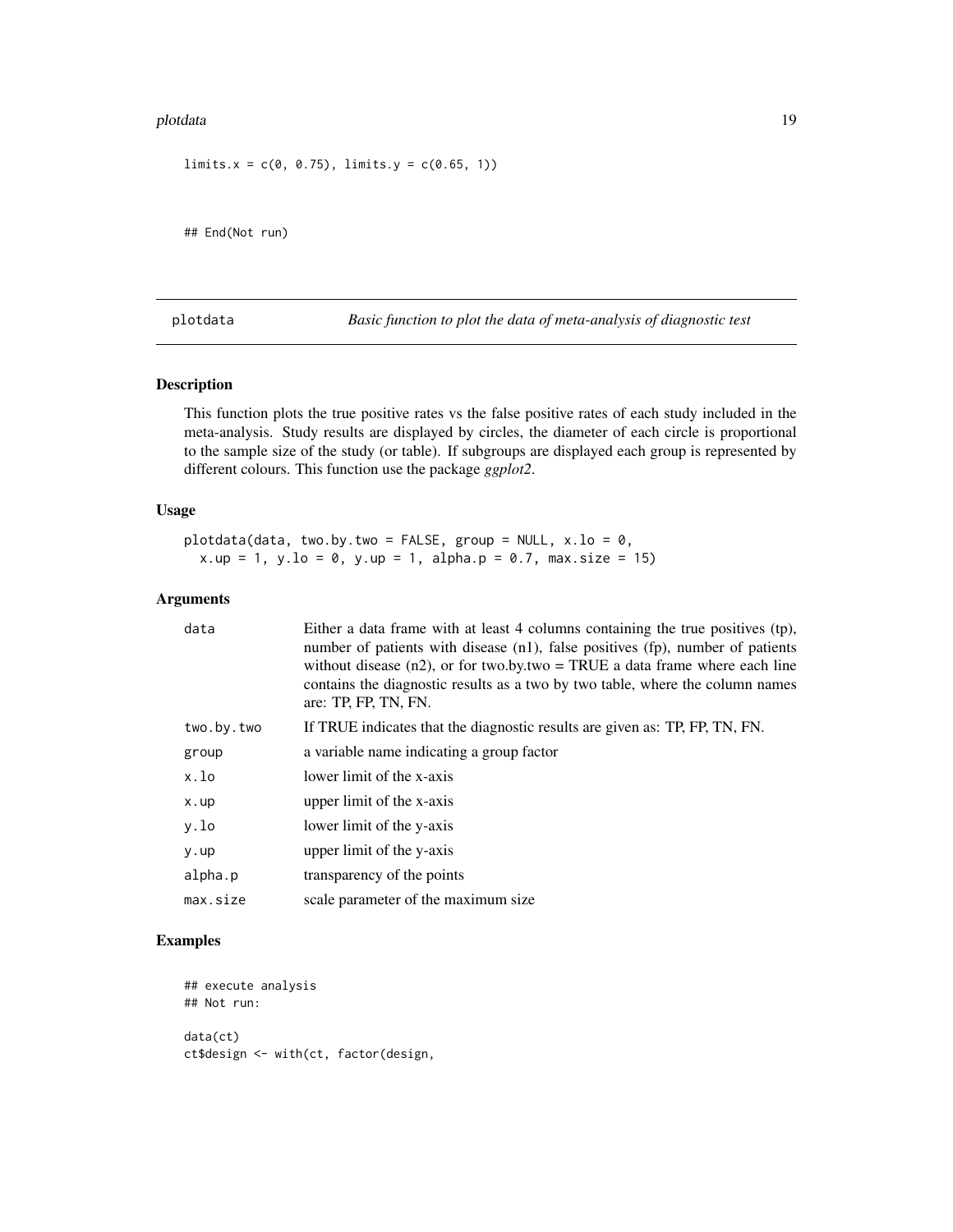```
labels = c("Prospective", "Retrospective")))
plotdata(ct, # Data frame
      group = "design", # Groupping variable
      y.1o = 0.75, # Lower limit of y-axis
      x.up = 0.75, # Upper limit of x-axisalpha.p = 0.5, # Transparency of the balls
      max.size = 5 # Scale the circles
## End(Not run)
```
plotsesp *plotsesp() plot the posterior densities for Se and Sp*

# Description

plotsesp() plot the posterior densities for Se and Sp

# Usage

plotsesp(m, binwidth.p = 0.03, CI.level = 0.95)

# Arguments

| m          | The object generated by the metadiag function.   |
|------------|--------------------------------------------------|
| binwidth.p | Histograms binwidth, default is 0.03.            |
| CI.level   | Level of the posterior interval default is 0.95. |

# See Also

[metadiag](#page-7-1).

```
## execute analysis
## Not run:
data(ep)
m1.ep <- metadiag(ep[,1:4])
plotsesp(m = m1.ep)
## End(Not run)
```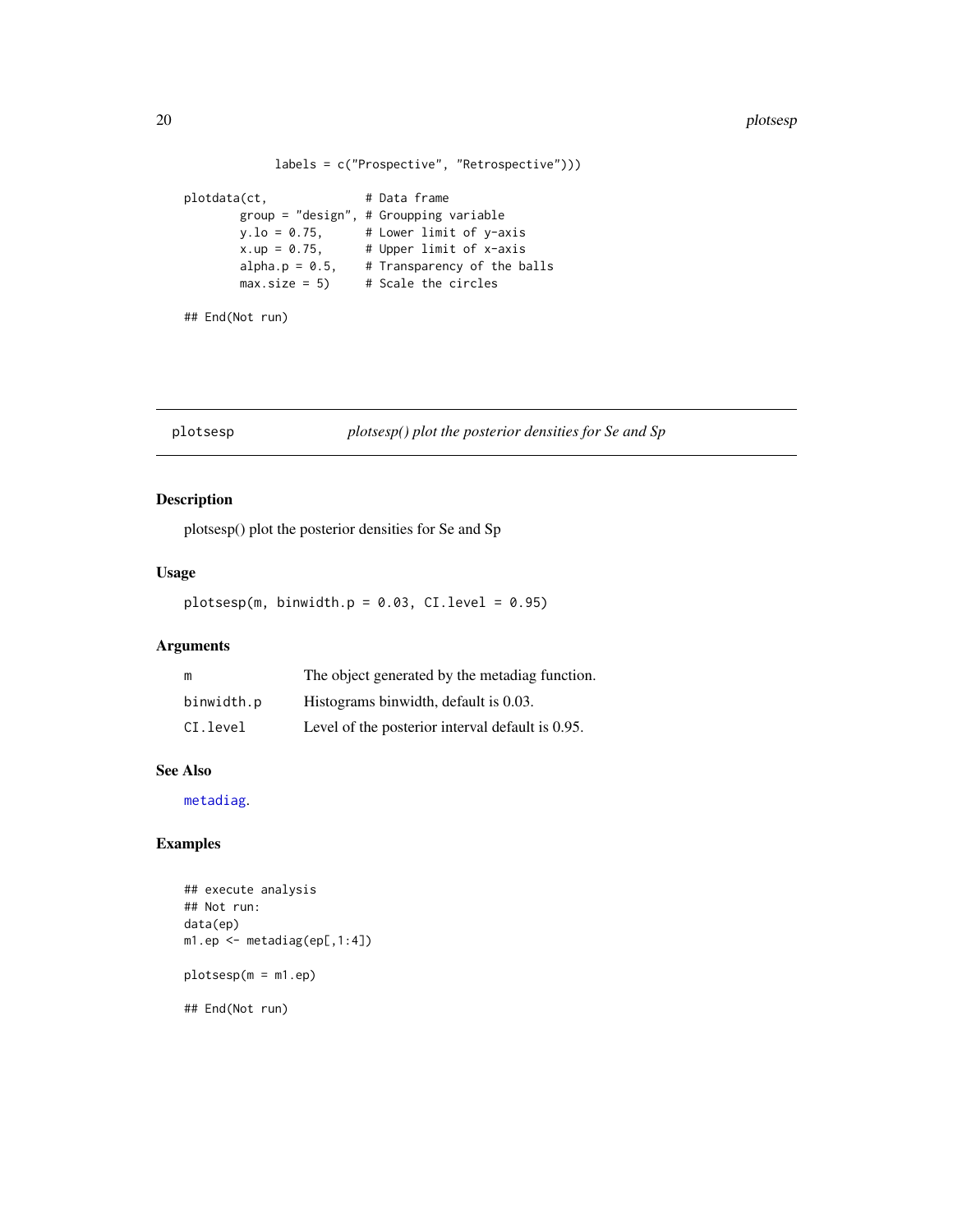<span id="page-20-0"></span>

#### Description

Conflict of evidence plot: this plot displays the posterior distribution of the study's weights w1 and w1. These weights indicate potential conflict of evidence of the studies. The weight w1 indicates deviations with respect to the specificity and w2 to the sensitivity.

# Usage

```
plotw(m, group = NULL,
  title = "Posterior quantiles (25%, 50%, 75%)",
  group.colors = c("blue", "red"))
```
# Arguments

|              | The object generated by metadiag. The model object must be fitted with the<br>options: $re = "sm"$ and split. $w = TRUE$ . |
|--------------|----------------------------------------------------------------------------------------------------------------------------|
| group        | An optional argument which is a variable name indicating a group factor. If set,<br>then the plot is colored by groups.    |
| title        | The title of the plot.                                                                                                     |
| group.colors | A character vector with two color names.                                                                                   |

#### See Also

[metadiag](#page-7-1).

```
## execute analysis
## Not run:
data(ep)
ep$design = factor(ep$d1,labels = c("prospective", "retrospective"))
m.ep < - metadiag(ep, re = "sm", re.model = "SeSp",
                split.w = TRUE,df.estimate = TRUE)
plotw(m.ep)
#Relationship between conflict and study design
plotw(m.ep, group = "design")
```

```
## End(Not run)
```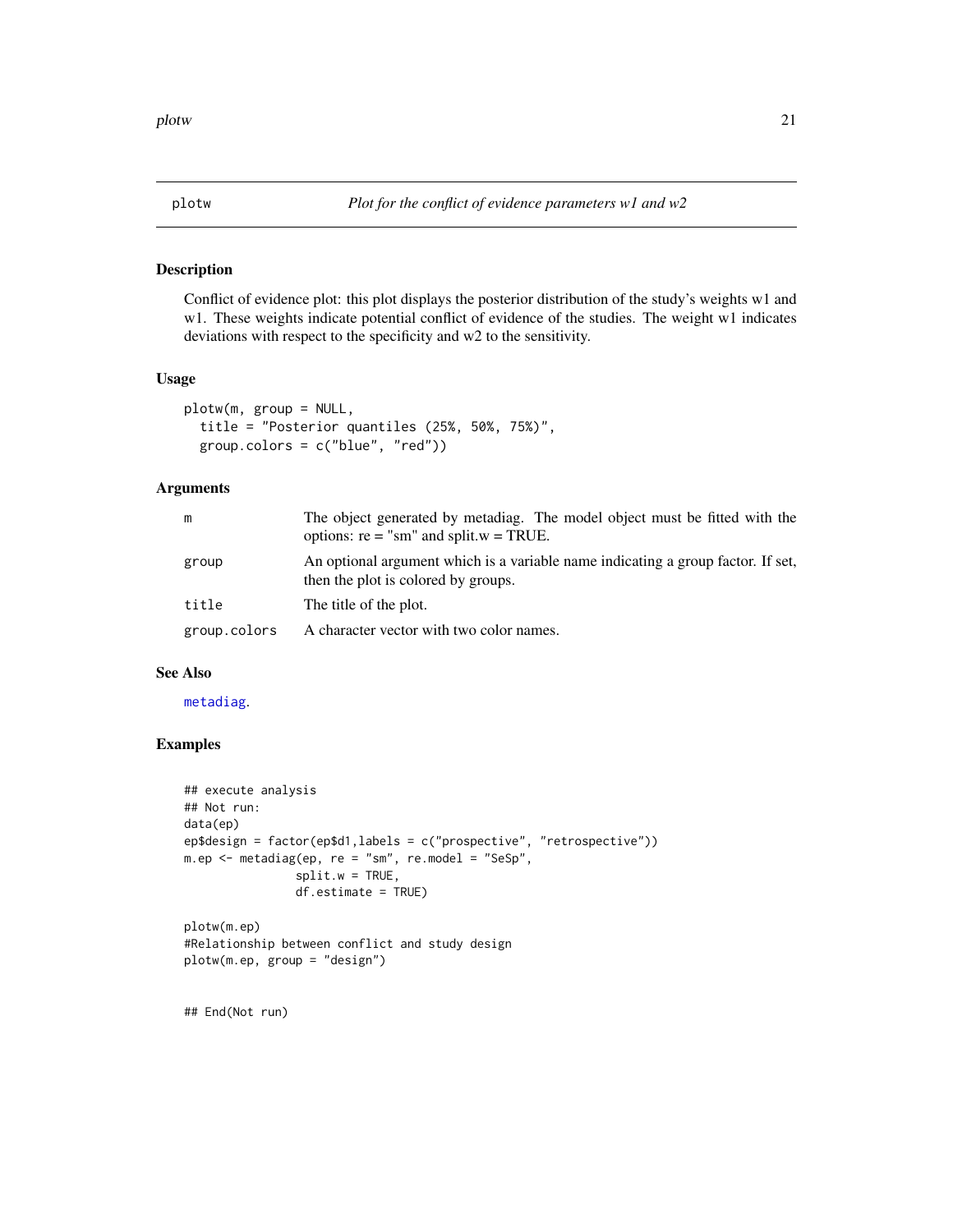<span id="page-21-0"></span>

# Description

Generic print function for metadiag object in bamdit

# Usage

## S3 method for class 'metadiag' print(x, digits =  $3, ...$ )

# Arguments

| X        | The object generated by the function metadiag.                    |
|----------|-------------------------------------------------------------------|
| digits   | The number of significant digits printed. The default value is 3. |
| $\cdots$ | $\cdots$                                                          |

rapt *Systematic reviews of clinical decision tools for acute abdominal pain*

#### Description

This data frame corresponds to 13 clinical studies reporting the accuracy of doctors added with decision tools.

#### Format

A data frame with 13 rows and 13 columns. Each row represents study results, the columns are:

Author Name of the first author and year of publication

tp.dr Number of true positive cases for unadded doctors.

fp.dr Number of false positive cases for unadded doctors.

fn.dr Number of false negative cases for unadded doctors.

tn.dr Number of true negative cases for unadded doctors.

tp.tools Number of true positive cases for doctors with decision tools.

fp.tools Number of false positive cases for doctors with decision tools.

fn.tools Number of false negative cases for doctors with decision tools.

tn.tools Number of true negative cases for doctors with decision tools.

tool Diagnostic tool.

n.dr Total number of cases for unadded doctors.

n.tools Total number of cases for doctors with decision tools.

design Study design.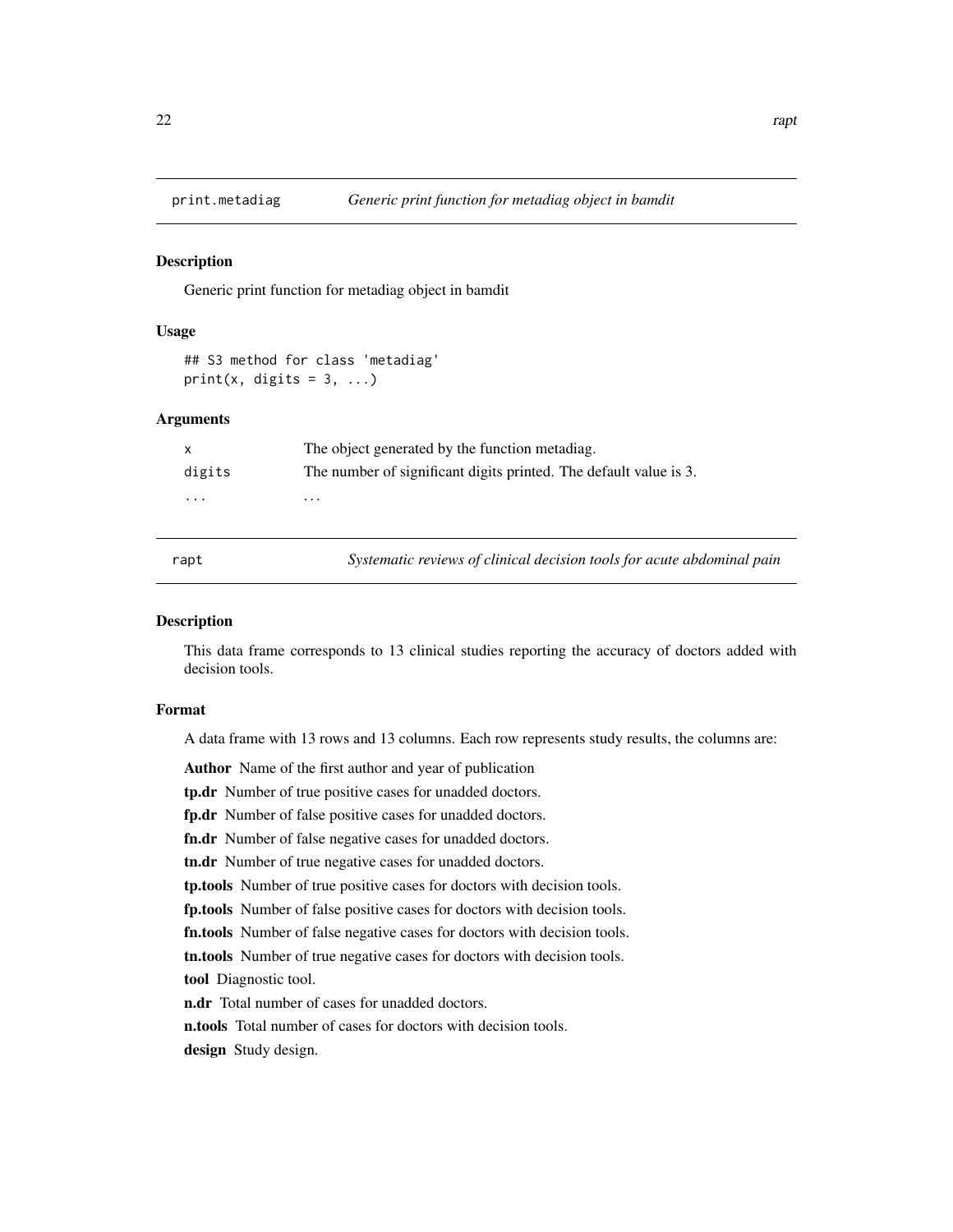#### <span id="page-22-0"></span>safdar05 23

# Details

This data frame contains results of diagnostic accuraccy of 13 studies which reported comparison of sensitivity and specificity between doctors using diagnostic tools vs doctors without decision tools.

#### Source

Health Technol Assess. 2006 Nov;10(47):1-167, iii-iv. Systematic reviews of clinical decision tools for acute abdominal pain. Liu JL1, Wyatt JC, Deeks JJ, Clamp S, Keen J, Verde P, Ohmann C, Wellwood J, Dawes M, Altman DG.

# References

Health Technol Assess. 2006 Nov;10(47):1-167, iii-iv. Systematic reviews of clinical decision tools for acute abdominal pain. Liu JL1, Wyatt JC, Deeks JJ, Clamp S, Keen J, Verde P, Ohmann C, Wellwood J, Dawes M, Altman DG.

safdar05 *Diagnosis of Intravascular Device-Related Bloodstream Infection*

#### Description

Outcome of individual studies evaluating intravascular device-related bloodstream infection

#### Format

A matrix with 78 rows and 8 columns. Each row represents study results, the columns are:

- tp number of true positives.
- n1 number of patients with disease.
- fp number of false positives.
- n2 number of patients without disease.

author first author of the study.

year publication date.

technique diagnostic technique used in the study.

duration duration of catheterization: short term or long term or both.

#### Source

The data were obtained from

Safdar N, Fine JP, Maki DG. (2005) Meta-analysis: methods for diagnosing intravascular devicerelated bloodstream infection. *Ann Intern Med.*; 142:451-66.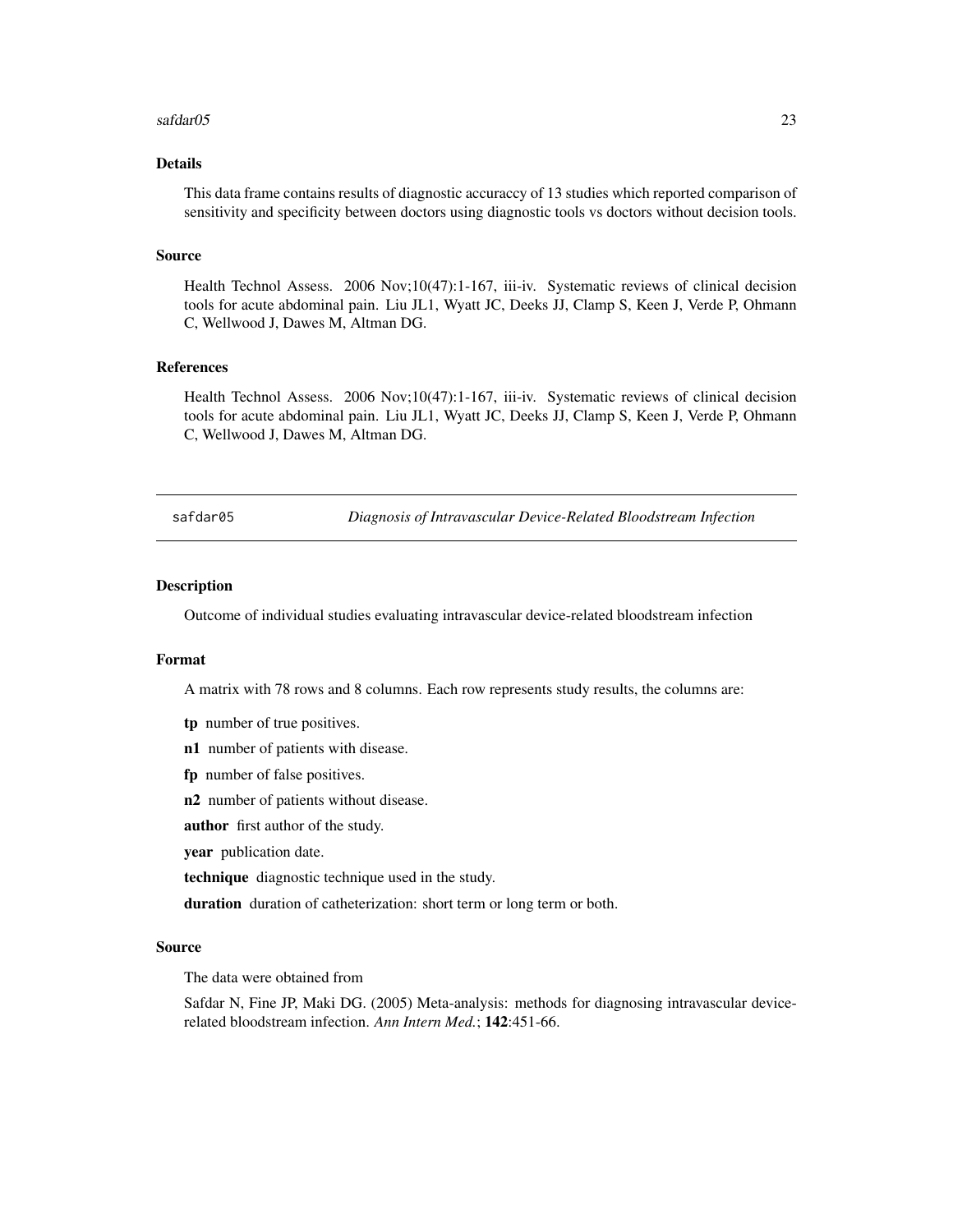<span id="page-23-0"></span>scheidler *Radiological evaluation of lymph node metastases in patients with cervical cancer: a meta-analysis.*

# Description

This data frame summarizes the tables 1-3 of Scheidler et al. 1997.

### Format

A matrix with 46 rows and 7 columns. Each row represents study results, the columns are:

tp true positives.

n1 number of patients with disease.

fp false positives.

n2 number of patients without disease.

author first author of the study.

year publication date.

test test method used in the study.

# Source

The data were obtained from

Scheidler J, Hricak H, Yu KK, Subak L, Segal MR. (1997) Radiological evaluation of lymph node metastases in patients with cervical cancer: a meta-analysis. *The Journal of the American Medical Association*; 278:1096-1101.

# References

Verde P. E. (2010). Meta-analysis of diagnostic test data: A bivariate Bayesian modeling approach. *Statistics in Medicine*. 29, 3088-3102.

summary.metadiag *Generic summary function for metadiag object in bamdit*

# **Description**

Generic summary function for metadiag object in bamdit

#### Usage

```
## S3 method for class 'metadiag'
summary(object, digits = 3, intervals = c(0.025,0.5, 0.975), \ldots
```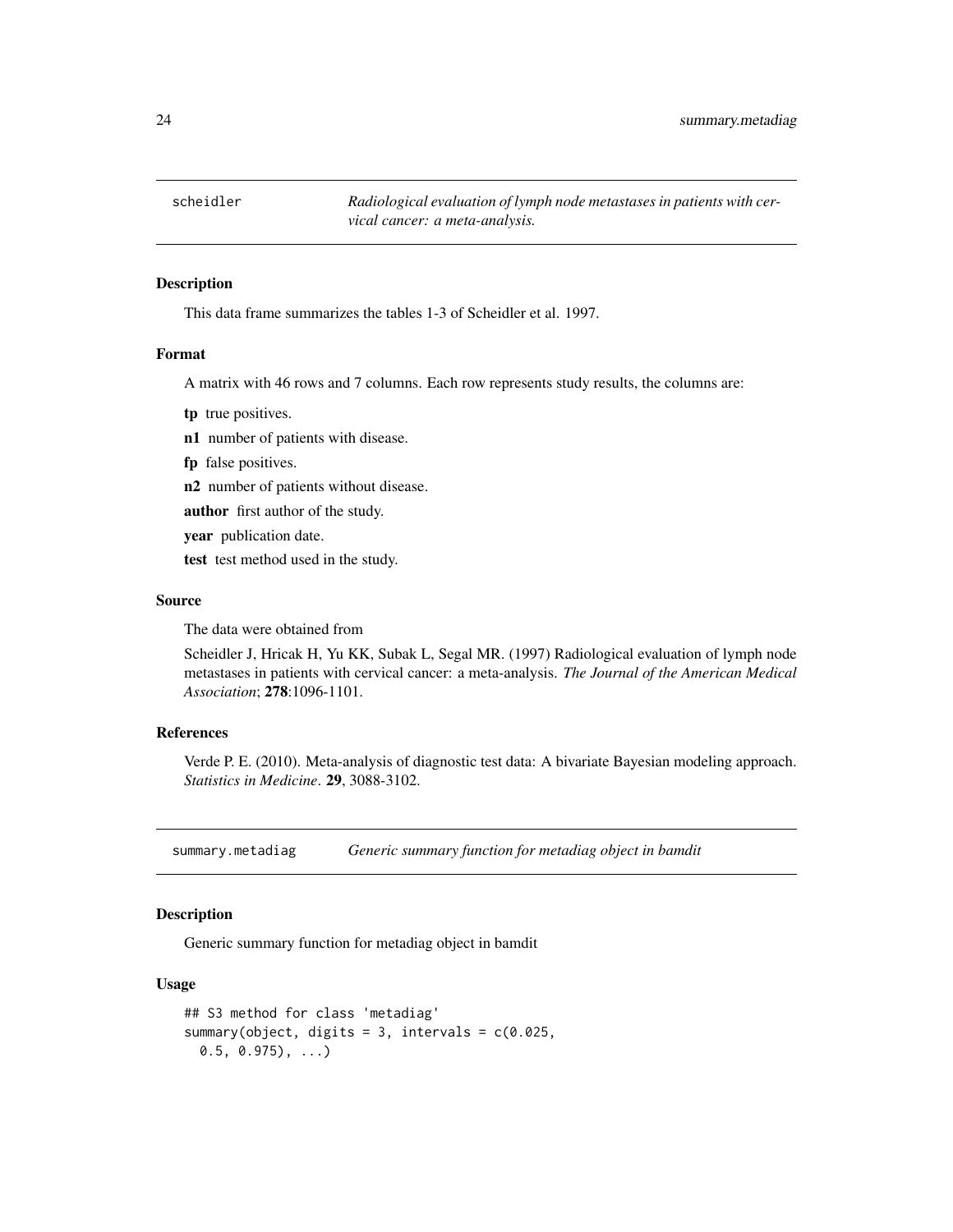# Arguments

| object    | The object generated by the metadiag function.                                                                          |
|-----------|-------------------------------------------------------------------------------------------------------------------------|
| digits    | The number of significant digits printed. The default value is 3.                                                       |
| intervals | A numeric vector of probabilities with values in $[0,1]$ . The default value is<br>intervals = $c(0.025, 0.5, 0.975)$ . |
| $\cdots$  | $\cdots$                                                                                                                |